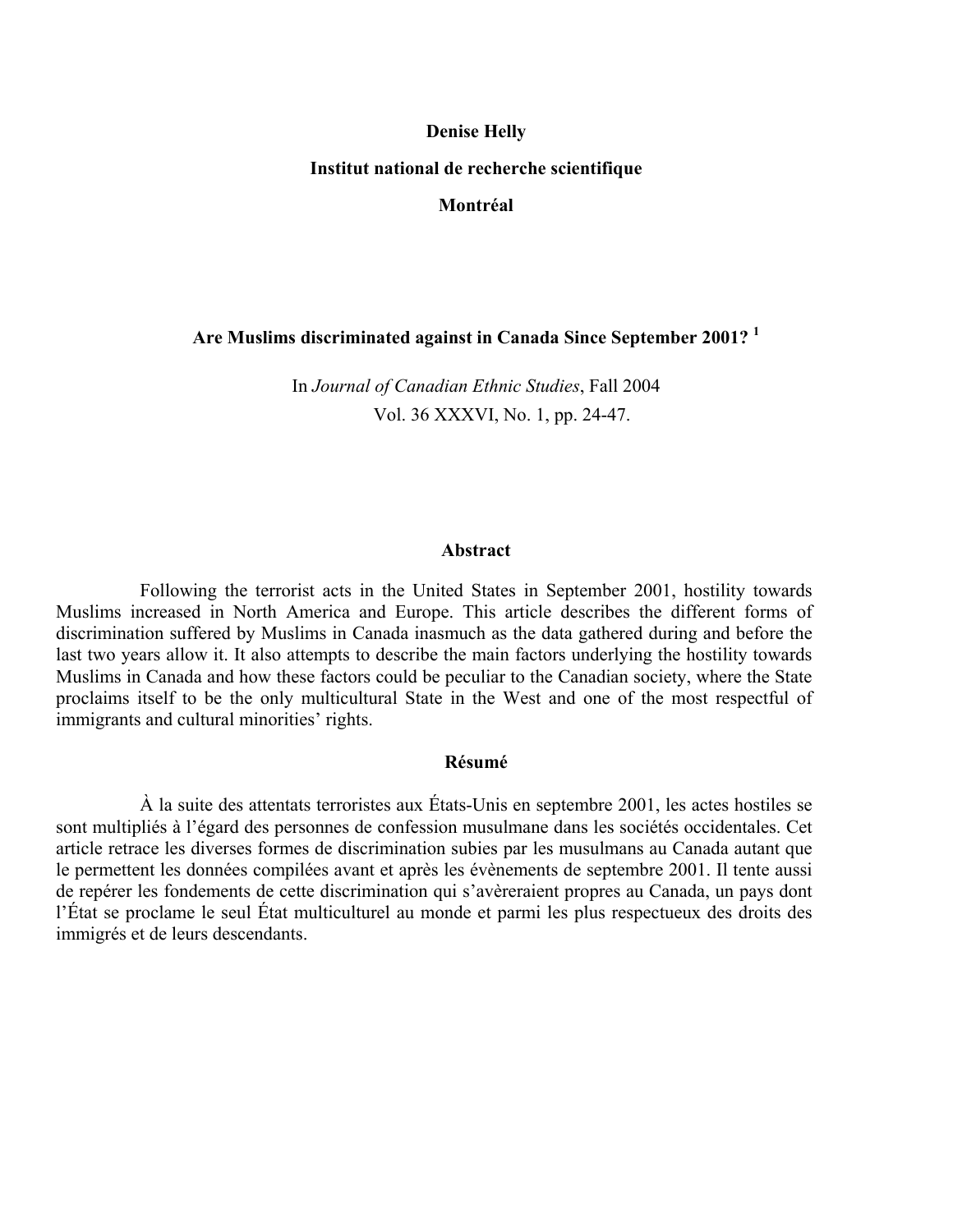#### **Introduction**

According to the Multiculturalism Act (1988), "The Government of Canada recognizes the diversity of Canadians as regards race, national or ethnic origin, colour and religion as a fundamental characteristic of Canadian society and is committed to a policy of multiculturalism". Therefore discrimination against Muslims is a subject of interest in Canada since the September  $11<sup>th</sup>$  2001 terrorist attacks in the United States. Islam is a new phenomenon in Canada, it became part of the public debates during the 1990's. In 1994, students wearing the hijab were expelled from some schools in Quebec, and since 1996 data have been published which showed the growth of the Muslim population. According to the 2001 census data, the Muslim population numbered 579,000 persons, from 253,000 in 1991. The majority live in the Toronto area where people of Pakistani origin form the largest group, and Montreal is the second largest place of concentration. 120,000 Muslims live there, mostly from Arab origin.

This article has four objectives : to describe the discrimination suffered by Muslims in Canada, to assess any increase since September 2001, to define the reasons of this hostility, and to determine its eventual specificity. The fulfillment of these objectives requires the specification of the definitions of discrimination including those provided in Canadian legislation.

# **1. Discrimination and the right to equality**

The Canadian Charter of Rights and Freedoms (1982) and other provincial Charters of Rights and Freedoms<sup>[2](#page-32-1)</sup> protect fundamental freedoms (of conscience, religion, thought, opinion, expression, peaceful assembly, association, defense) and basic human rights (to life, security, privacy, dignity, non-harassment, presumption of innocence). They prohibit discrimination based on race, national or ethnic origin, colour, religion, sex, age or mental and physical disability. The right to equality protected by these documents is fourfold : equality before the law, equality in the application of the law, equality of protection by the law and equal benefit of the law. The concept of equal benefit of the law aims at countering a formal conception of equality as an identical treatment of all by the law can cause a serious inequality. It is a Canadian principle that the respect of true equality often requires that distinctions be made (Crépeau, 1994).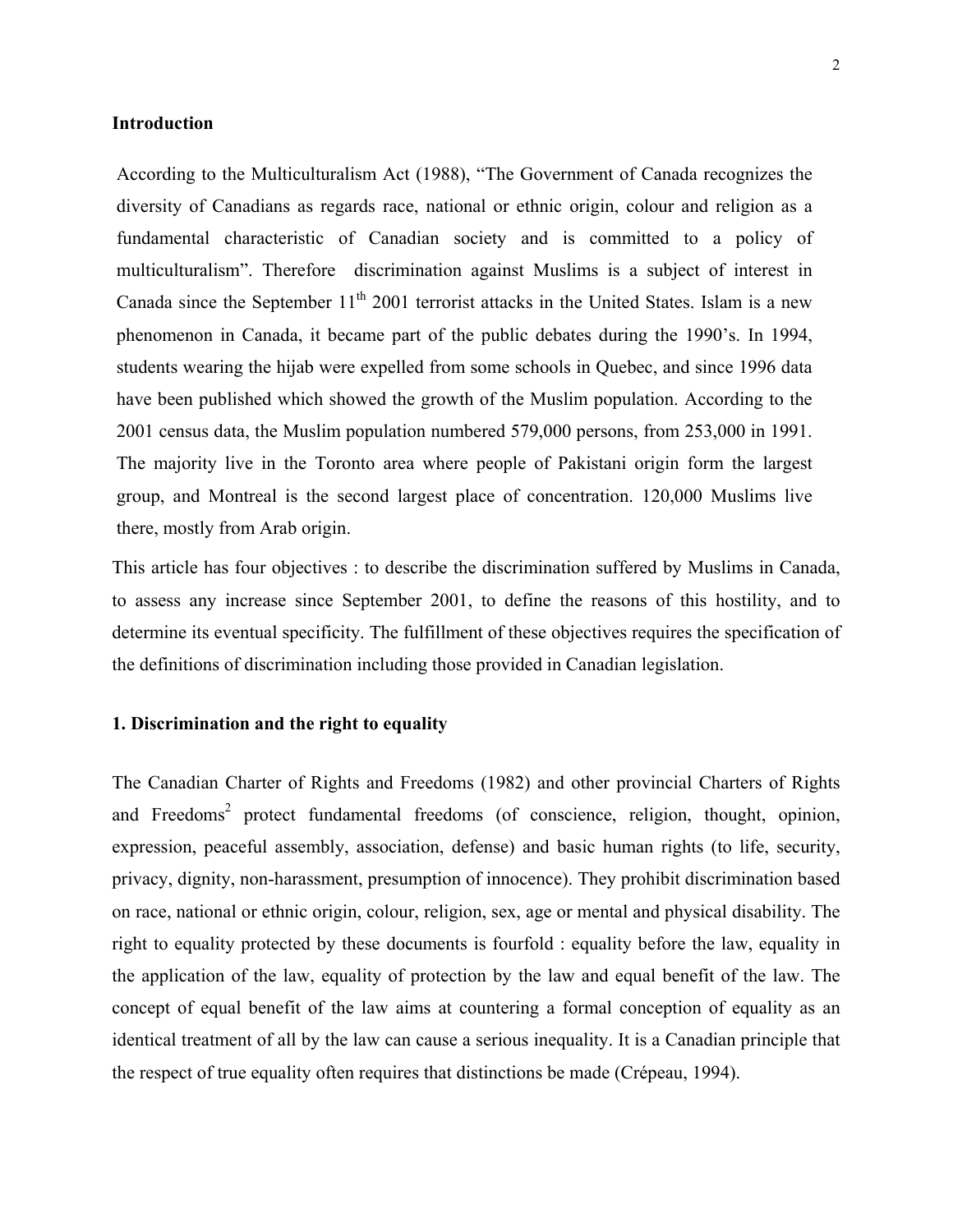In its 1989 unprecedented judgment<sup>[3](#page-32-2)</sup>, the Supreme Court defined discrimination as "distinction, whether intentional or not, based on motives related to the personal characteristics of an individual or a group of individuals, which impose on this individual or group burdens, obligations or disadvantages not imposed on others, or prevent or restrict the access to the possibilities, benefits and advantages offered to other members of society". Discrimination is defined as the denial of equality based on an unlawful criterion of distinction, and can be either direct or indirect.

Direct discrimination occurs when one or more of personal characteristics based on an unlawful criterion are explicitly applied to deny a right or a freedom. Indirect discrimination occurs when a measure produces an uneven effect for a group or a person identified by a similar unlawful criterion (physical characteristics, cultural origin, age, gender, religion, handicap), although the measure's author did not explicitly aim for this effect (Bosset, 1989; Ledoyen, 1992). The example that is cited most often is the weight or size requirement to become a police officer or a fireman. In practice, these requirements exclude members of groups generally lacking the required weight and size.

One also speaks of systemic discrimination when inequalities between groups of people are not ascribable to an identifiable factor but seem to be linked to a number of factors, present and/or past. Such is the under representation of groups of people in certain occupations compared to the members of charter groups, such as the Canadians of British or French Canadian ancestry. This fact raises some questions. Is it due to discriminatory, voluntary or involuntary, practices, or to characteristics recognized as sources of economic differentiation (schooling level, work experience, knowledge of the official languages)? In Canada, the under representation of members of "visible minorities" in public office was recognized as part of past and present discriminatory practices, and the Employment Equity Act was passed in 1986.

Discrimination can also be distinguished according to its source. Institutionalized discrimination occurs when public laws and measures intentionally exclude some people from the enjoyment of a right recognized to others. This denial of rights or freedoms, for example, existed from 1908 till the 1960's when quotas for immigrants from Middle-Eastern and "Asian" countries were applied.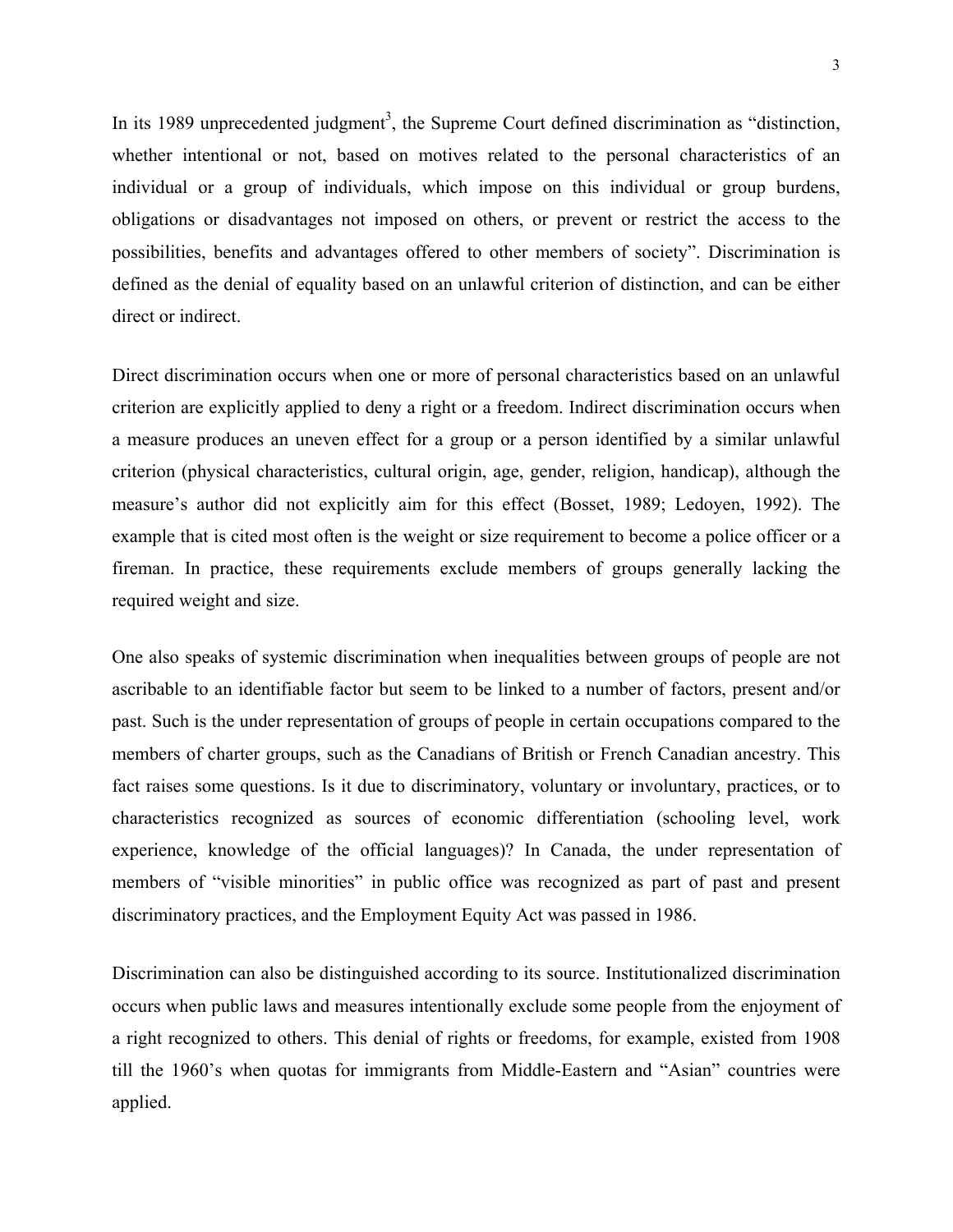Lastly, we can speak of veiled (Kunz, Milan et Schetagne, 2001), usual (Ledoyen, 1992) or voluntary discrimination (McAndrew et Potvin, 1996) to refer to attitudes or private practices which, based on an unlawful criterion, lead to the exclusion of people from spheres of daily social life. These practices are difficult to prove, poorly documented and quantified, and seldom result in complaints. Nevertheless, their effects are manifested in different ways such as the under representation of members of certain ethno-cultural groups in particular neighbourhoods, associations, clubs and social networks of other groups (networks of colleagues, neighbours, friends; intermarriages).

In the case of people of Muslim heritage, these various forms of discrimination can be demonstrated in some fields but are difficult to prove in others.

# **2. Direct discrimination: denial of basic rights and freedoms**

#### **2.1. By individuals**

## **2.1.1. Hate Crimes**

Hostile acts against an individual or a group based on a personal attribute, such as public insults, incitement for hatred, physical violence, and attack on property are infringements of the rights to dignity, safety, integrity and the peaceful enjoyment of property<sup>[4](#page-32-3)</sup>. This form of discrimination was little documented during the 1991 Gulf War (Abu-Laban and Abu-Laban, 1991 : 124-126) and after. After September 11th 2001 ethnic and human rights organizations started to monitor it more systematically as hate crimes multiplied, and as fear and dejection led to a number of emergency calls to these organizations by people anxious to know how to ensure their personal security. Muslims feared to be attacked because of their religious and cultural practices (clothing, beard, headers), their attending Muslim worship places and schools, or their taking leaves of absence during religious holidays.

The Canadian Islamic Congress (CIC) figures indicate a 1600 % increase in hate crimes against Muslim individuals or places from September 2001 to September 2002 (Media release, March 10, 2003). The Congress had received 11 complaints related to such crimes the year preceding the September 2001 attacks, but this figure increased to 173 the following year. In the United States, the 2001 Federal Bureau of Investigation (FBI) report indicates the same 1600 % increase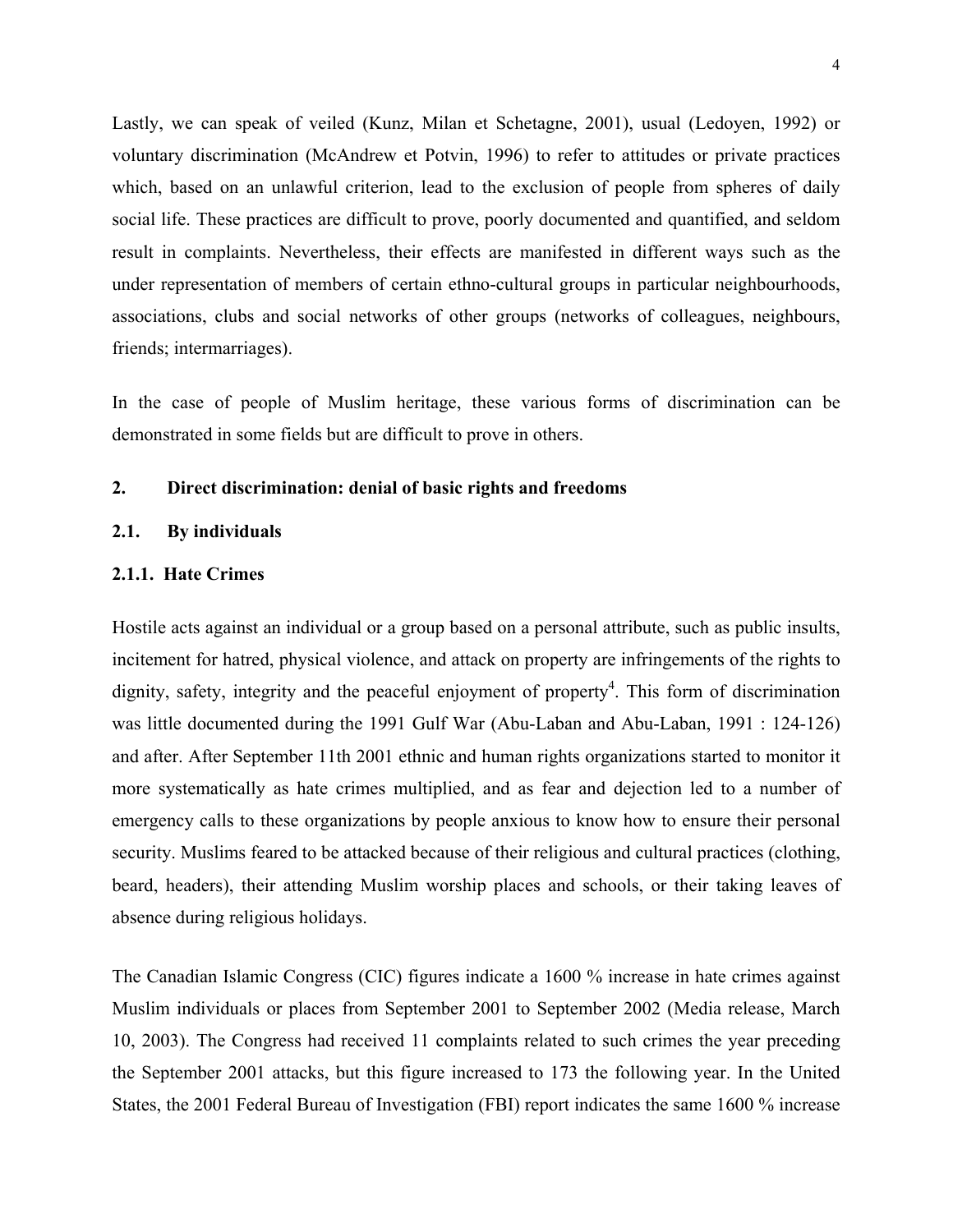in hate crimes against people perceived as Muslims : 28 in 2000, and 481 in 2001 including 3 murders and 35 arson cases (Abdelkarim, 2003 : 51). The Toronto Police Service Hate Crime Unit (2001 : 8, 11, 13, 22) noted a 66 % increase in hostile acts in 2001, 90 % of the increase related to the terrorist attacks against the United States, (that is 121 of the 338 hate crimes committed during the year, mainly between September and October 2001). Of these 121 acts, 57 targeted specifically Muslims or Islam<sup>[5](#page-32-4)</sup>. In comparison, in 2001, 58 hate crimes were counted against people from Jewish origin, 53 against "Blacks" and 24 against homosexuals. And only one hate crime towards a person identified as Muslim had been recorded, in 2000. The police departments of three other Canadian cities also reported an outbreak of hate crimes from September till the end of December 2001, all connected to the terrorist attacks : 40 in Montreal, 24 in Calgary and 44 in Ottawa (Hussain, 2002 : 23). Moreover, if reports had been rare before September 2001, between September 11 and November 15, 2001, the Canadian chapter of the Council on American Islamic Relations was advised of 110 incidents, including 10 death threats, 10 hate messages, 33 verbal aggressions and 13 assault and battery incidents (CAIR-CAN, Press release, November  $20<sup>th</sup> 2001$ ).

However, the statistics related to verbal harassment, death threats, physical attacks and hate crimes remain vague for several reasons. These acts seldom lead to complaints by the victims or reports by their witnesses. This fact is known. According to the latest investigation on this matter, carried out in 2002 in France, only 48 % of the French polled declared they were ready to report a racist behavior to the police (Zappi, 2003). In the United States, whereas the FBI reports 481 hate crimes against Muslims in 2001, 1,700 were reported to the CAIR-U.S. chapter from September 2001 to February 2002 (Abdelkarim, 2003). During discussion groups organized by the Canadian Council of Muslim Women and attended by 181 women, participants reported 40 cases of threatening or insulting phone calls, insults on the street, vandalism, assault and battery, of which 2 were reported to the police (Hussain, 2002 : 23). In Montreal, between September 11 and 20, 2001, police recorded a dozen complaints for verbal harassment and 83 hate events between September 2001 and September 2002 (Taillefer, 2002), whereas, according to testimonies gathered by community organizations, Muslims or Middle Eastern immigrants suffered more insults in public venues such as the street, public transit or the work place. Besides Canadian Muslims not complaining to the authorities, one factor plays its role. Muslim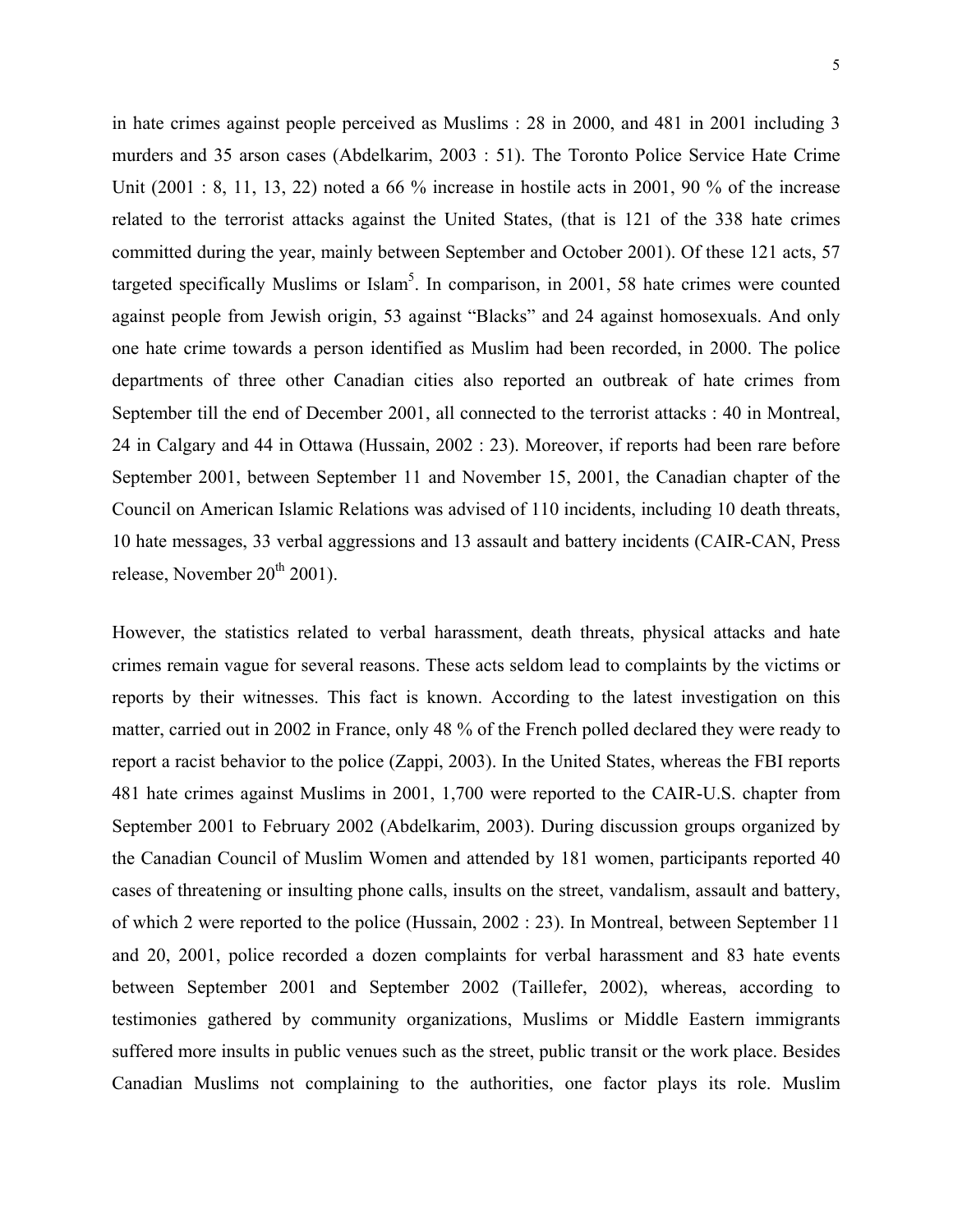community consolidation is still weak in spite of the multitude of religious and secular associations of various vocations, and the two pan-Canadian organizations that document the infringements of Muslims' rights and freedoms, CAIR-CAN and the Canadian Islamic Congress, have little means. Another factor explains the inaccuracy of the statistics. Some Canadian police services do not record hate crimes (Halifax), or do not record the ethno-cultural origin of the victims (Windsor) or their religion (Hamilton<sup>[6](#page-32-5)</sup>, Calgary, Waterloo, Edmonton). The categories used to identify the victims or to classify the hate crimes also vary. For example, the Toronto Police Hate Crime Unit which exists since 1993, jointly uses the categories of Muslim, Pakistani, Middle Easterner, Somali, Arab and East Indian. This makes it difficult to know if religion, national or cultural origin, or physical characteristics are the bases of hate crimes. The same unit does not include insults in the street as hate crimes, whereas Muslim organizations and the Jewish B'nai Brith (*The Gazette*, 2003) include them.

Attacks against places of Muslim worship, which did not exist before, increased also sharply after September 11<sup>th</sup>. According to CAIR-CAN, 12 such attacks occurred across Canada from September 11 to November 15, 2001 (Hussain, 2002 : 14), and according to testimonies of 181 women living in various Canadian cities, at least an attack took place against a place of worship in each Canadian city between September 2001 and June 2002 (Hussain, 2002 : 15); 16 were bomb attacks. A police presence was assured for only a few days or weeks after the attacks in front of the important Muslim places of worship in the country for Friday prayers, as well as in front of Muslim schools.

In Canada as in Western European countries (Diène, 2003: 3), hate crimes towards people of Muslim heritage decreased in 2002 and thereafter. The Toronto Police Hate Crime Unit (2002 : 10 and 13) recorded only 10 such crimes in 2002 against "Muslims", to which 15 crimes against "Pakistani", "Afghan", "Palestinian", "Middle-Easterners" and "Arab" could be added. However, attacks against worship places continued.

According to Canadian social workers in the field of immigration, the decrease in hostile acts in 2002 and after is explained by the experience of the Canadian municipal, school and police authorities in the management of inter-ethnic conflicts along with the network of relations existing between these authorities, public organizations and NGO's in the field of ethnic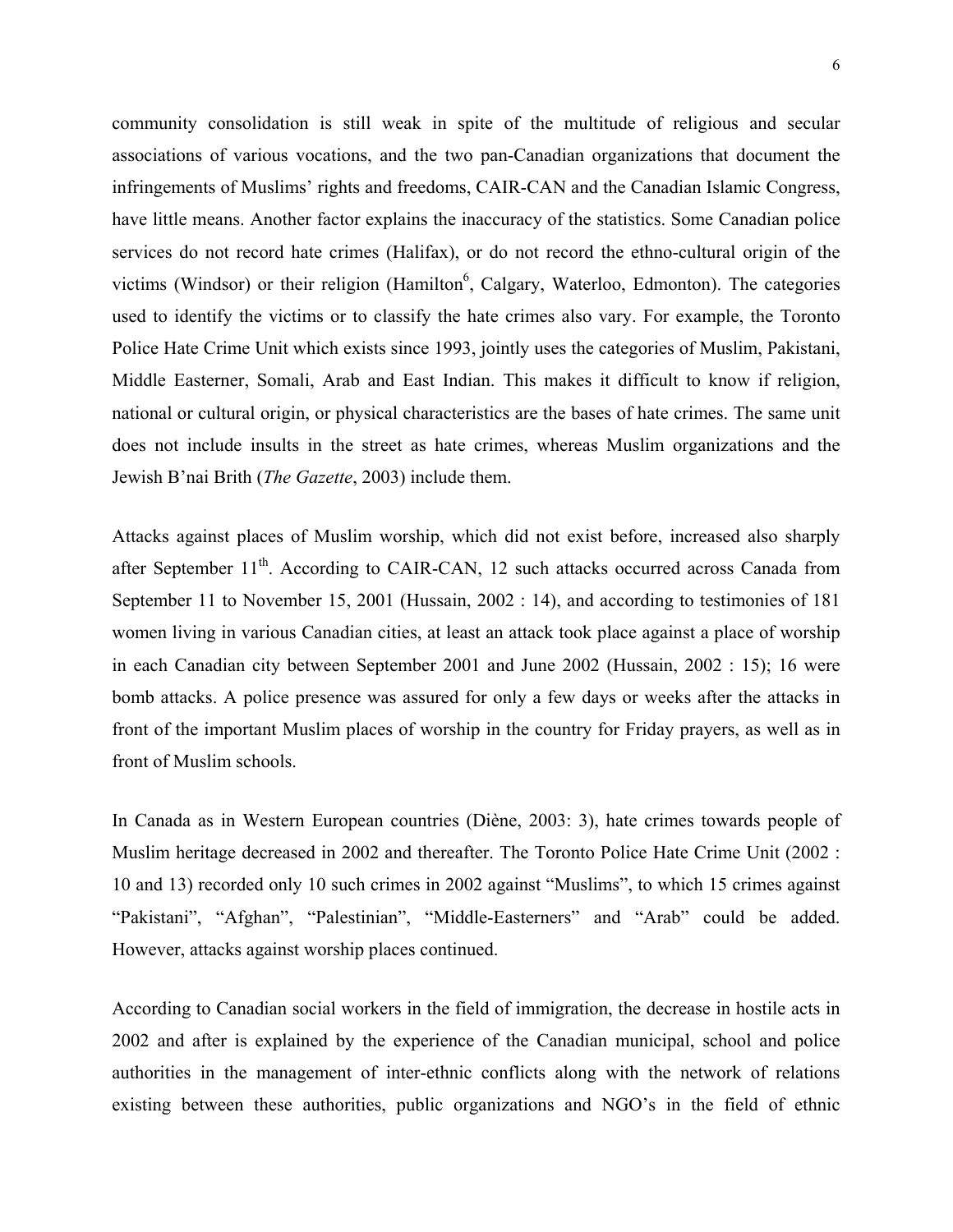relations. Examples of this practice are often cited. In the major Canadian cities, police authorities have a crisis management unit composed of representatives from different ethnic backgrounds. This bond proved to be useful at times of violent incidents. For example, when a Muslim adolescent was physically assaulted by young people in September 2001 in Ottawa, municipal bodies and community organizations condemned the attack and rallied public opinion, stopping, it is believed, any replication of such acts. In contrast, when a Sikh temple, apparently mistaken for a mosque, was totally burned in Hamilton (Ontario), relations between ethnic groups and the authorities deteriorated because of the lack of experience in inter-ethnic conflicts and of contacts between police authorities and ethnic communities. A hate crimes unit was established.

One can observe that, in Canada, hostile acts targeting Muslims took more the form of insults, threats and attacks of places of worship than of assault and battery or physical aggressions. Two aggressions were violent : one against a Pakistani immigrant family beaten in a Montreal park in the spring of 2002, and the very brutal incident against a teenager who was severely wounded in Ottawa in September 2001. In both cases, youth of European origin were involved.

According to the United Nations' special report (Diène, 2003: 2, 4), hostility against Arabs and Muslims took different forms in different countries. There took more the form of attacks against people in the United Kingdom and Germany, particularly against women wearing the hijab, of an escalation of conflicts on various issues between "Muslims" and the rest of the population in Denmark, of attacks against worship places in the Netherlands (90 from September 11 till October 2, 2001 according to the Association of Anti-discrimination Centers) and in Australia, of acts of malice in France (169 declared in a 2002 of which a third were in the north and in Île-de-France, Zappi, 2003), and of verbal harassment and physical attacks against Muslim individuals in the United States.

# **2.1.2. Labour market and working place**

No extensive national data on any rise in the discrimination suffered at work by people of Muslim heritage since September 2001 are available. No past or present study distinguishes the Middle Eastern and South Asian groups (notably the Pakistani group) in its presentation of data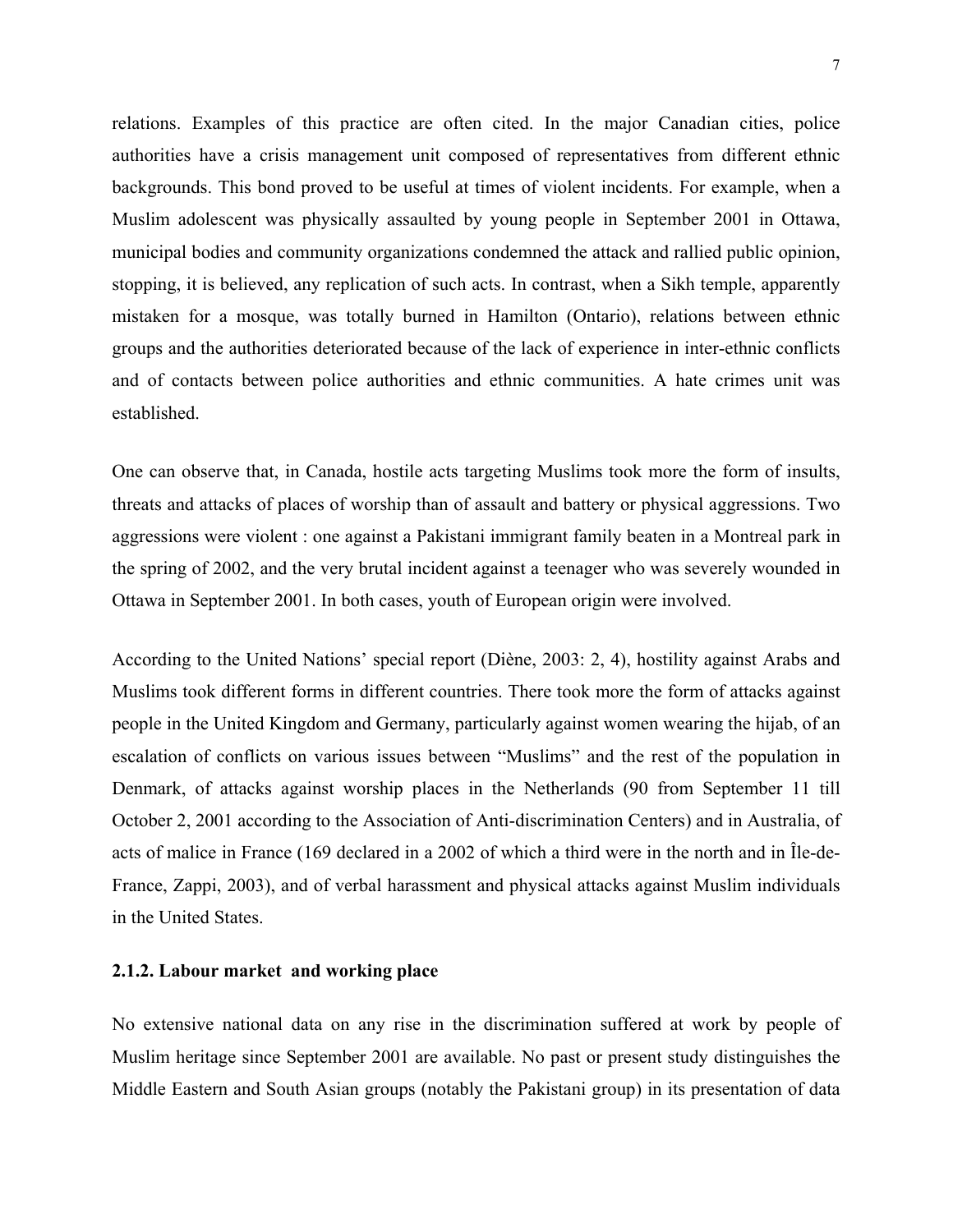on discrimination at work. According to the Ethnic Diversity Survey, 64 % of the members of visible minorities report discrimination or unfair treatment at work, but no data according to ethnic origin or religion is yet available. Nevertheless, investigations in Quebec described the obstacles and disadvantages suffered by people of Muslim heritage in the province.

In the spring of 2001, questionnaires on discrimination in hiring visible minorities were sent to 19[7](#page-32-6) employers in Quebec city, yet only 19 responded<sup>7</sup> and a third  $(35\%)$  declared that they refused to employ an « Arab » or a person from the Maghreb (Lubuto Mutoo, 2001). After September 2001, some Quebec NGOs committed to the integration of minorities in the labour market received calls from employers asking them not to refer « Arabs » (Bouchard *et al.*, 2002 : 10), and, significantly perhaps, the *Directeur de l'État civil* in Québec mentioned a « phenomenal » increase in « requests by Muslims » to change their names as of September 2001 (*idem*). According to another recent study (Tadlaoui, 2002 : 20), three categories of people experience particular difficulties finding jobs : « Blacks, people of Arab origin and 'visible' Muslims ». Discrimination takes the form of refusal to take into consideration the résumés of people from Arab origin or Islamic faith under the pretext that they do not take part in the life of the company and that their habits are too distant from those considered Quebec ones. Some job applicants were also excluded because of their French accent, « bad attitudes » during the interview, a « badly written » C.V. or a negative perception of their cultural or racial group by customers in the case of sales departments. Another handicap for Muslims and members of other visible minorities to gain employment is more difficult to grasp, yet it is real. They do not belong to employment networks. This is significant given the fact that approximately 80 % of jobs are not posted for the general public. Employers' practice of recruiting within the networks they know is described as "cloning" (Luboto Mutoo, 2001). This practice is often due to the preoccupation of saving time and money which ethnocentrism, racism or xenophobia accentuate. In addition, discrimination at work manifested itself in the form of threats and offensive comments against signs related to Islam (hijab, clothing, beard), of dismissals for expressing a political opinion (generally on a question relating to the Middle-East) or refusing to remove a clothing item (hijab) and of unfounded allegations on the part of colleagues (Lubuto Mutoo, 2001). These forms of discrimination are substantiated by Muslim immigrants' testimonies in other Canadian cities (Bel Hassen,  $2002 : 12$ ; Toronto Star,  $2002^8$ ).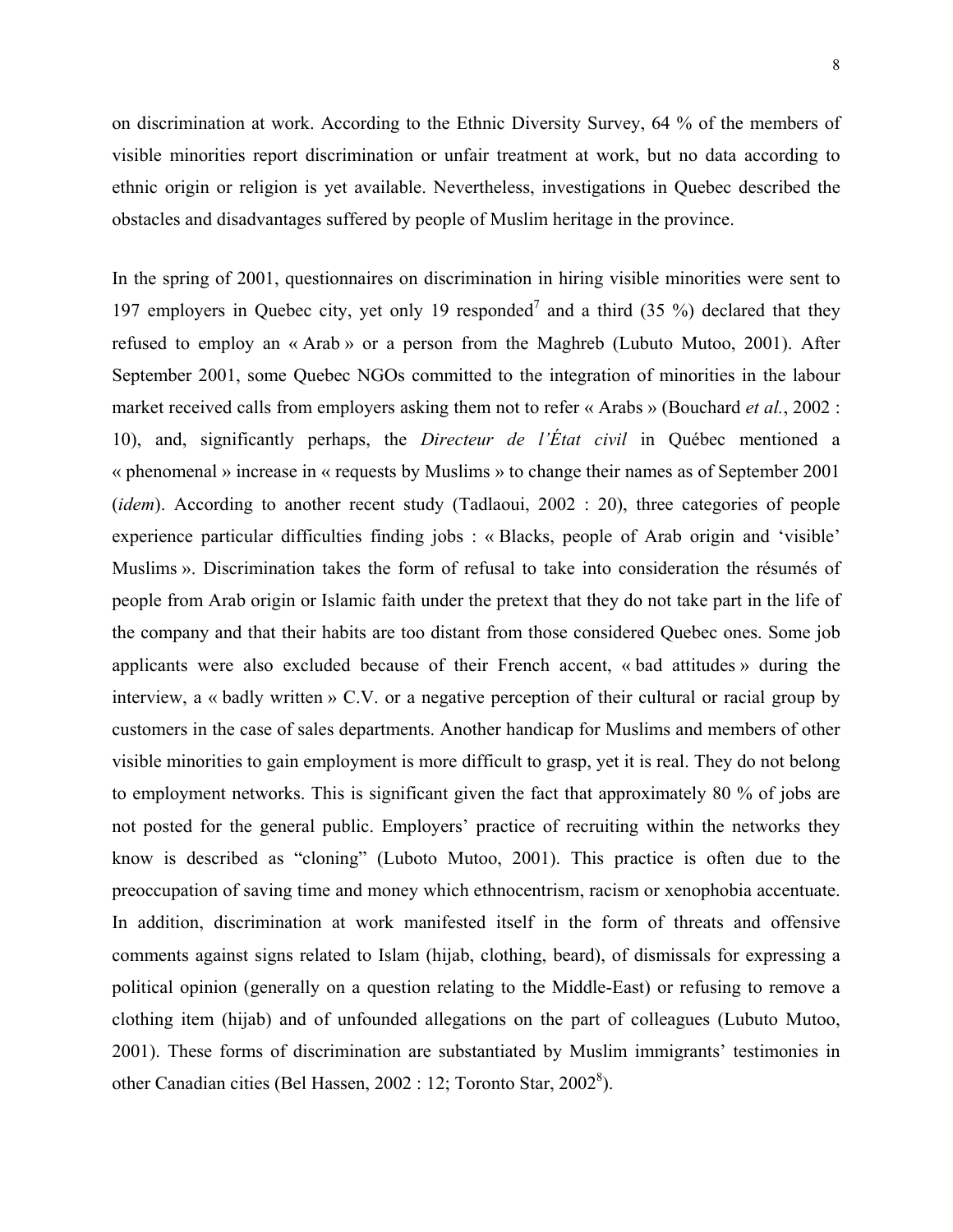Nevertheless, these data do not allow for any conclusion about a rise of direct discrimination against Canadian Muslims on the labor market or at work. But, it should be recalled that little documentation exists about similar cases of discrimination. Complaints on the matter are rare, and the reasons given for a refusal to hire or a dismissal of members of cultural or racial minority groups are generally covered with other pretexts so that one can only guess the true reasons. Another denial of an economic right has been noted since September 2001. People named Osama had their banking accounts unjustly frozen or some of their colleagues try to get them dismissed. A documentary in production details these experiences. Entitled "Being Osama", it is financed in part by a public Québec organization (SODEC) and should be broadcast by the main Canadian TV networks, CBC, CTV, Global, and by Al Jazeera (Montgomery, 2003).

#### *2.1.3. School*

Prior to September 2001, the most numerous incidents concerning the status of Islam at school occurred in Quebec. In 1988, a parents'committee in a Montreal school rejected an Arabic class as-a-second language course, despite the existence of a program by the Ministry of Education of Quebec for this purpose. Fifty-two hundred pupils were benefiting from it at the time. The arguments used by opponents revealed the prevalence of an Arab stereotype which was becoming a Muslim one: "The teaching of Arabic is only the first step of a broader strategy, then it will be the Koran"; "The boys are already *macho* as it is, what will one teach in this course?"; "Arabs should remain in their homeland, we must defend our quality of life, our values vis-à-vis them". The fact that the Arabic-speaking parents who requested the course were largely Christians and educated mothers, was ignored by the parents'committee or else was seen as a strategy in order to hide real intentions ("They hide behind Christians and women, but one should not be misled") (McAndrew, 2002 : 137). The school administration created the course.

A similar incident occurred in another Montreal school in March 1991, when Muslim parents asked for the teaching of Muslim morals as allowed by article 5 of the 1988 Law on Public Education and article 41 of the Quebec Charter of Rights. In this case, there was no solution because of the opposition of parents from other faiths (Proulx, 1994). In 1994-95, twelve pupils wearing the headscarf made newspaper headlines. Once again, "slippages and stereotyped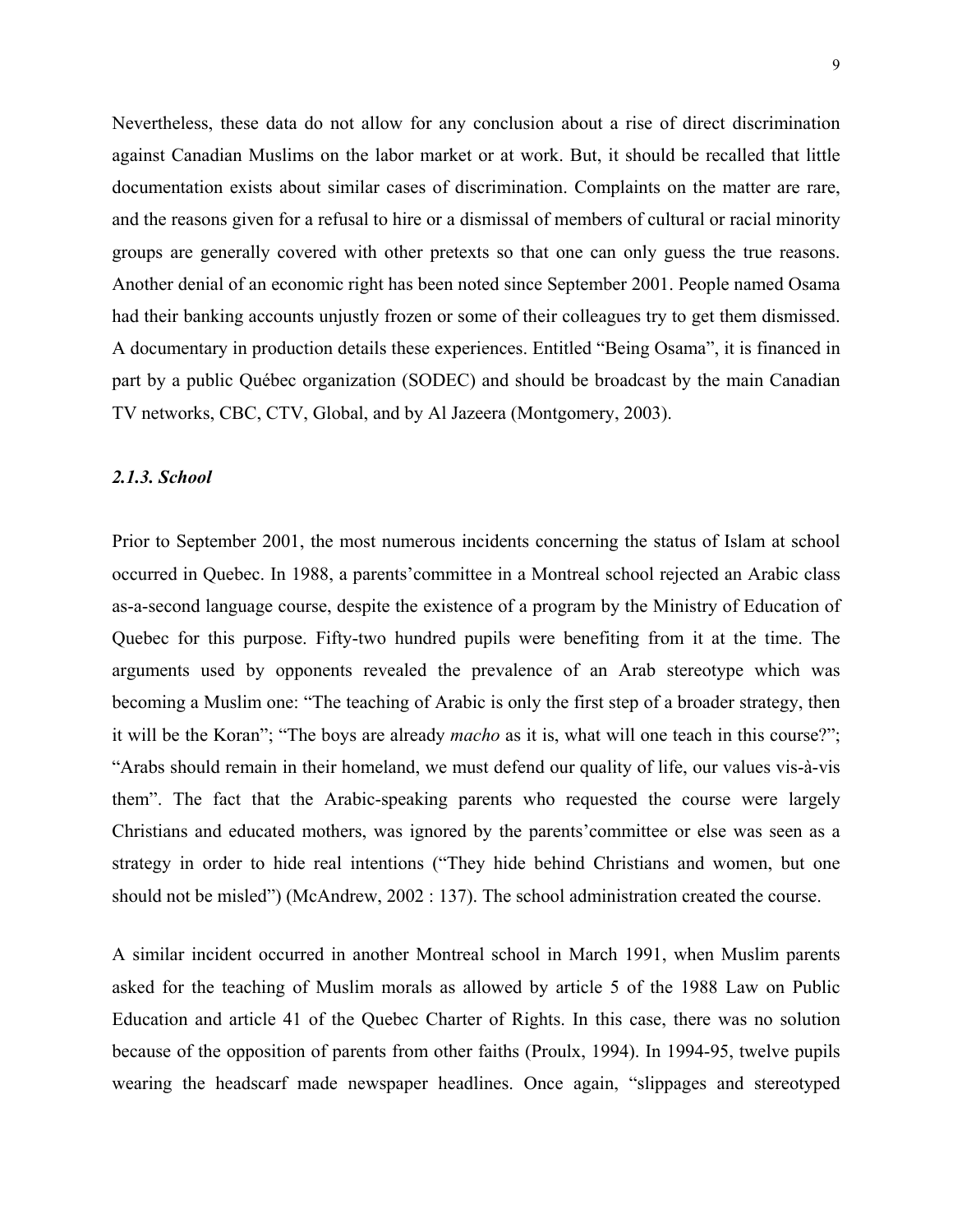presentations of the Muslim community abounded, in particular in the discourse originating from the civil society (letters and phone-in programs, positions of teachers' groups, and grass-roots feminists or nationalists)" (McAndrew, 2002 : 134; our translation). Islam and often the Quebec Muslim community were presented as a threat to democracy and equality of men and women, and Islam was implicitly, if not openly, compared to fundamentalism and terrorism (McAndrew,  $2001$ : 139). After six months of public controversy by feminist<sup>9</sup>, nationalist (Lenk, 2000) and *pro-laïcité* (Ciceri, 1999) movements, the Commission des droits et libertés de la personne gave an opinion in 1995 : similar use must be allowed for fear of infringing on the rights of the girls, and the public dispute ended.

Contrary to expectations, racist incidents between pupils or between pupils and school personnel were rare following September 2001 attacks and were quickly controlled. Measures were taken as of the week of the attacks and during the following weeks. In Montreal, the police established contacts with representatives of Muslim organizations and presentations about the "Arab community" were made to the municipal police, to the ethnic-community specialists at schools and to school directors. Post-traumatic stress management teams were also made available to the Montreal-area schools, and spaces open in these schools and some universities for pupils and professors involved in incidents (Duchesne, 2001). Similar measures and their impact remain to be documented in other Canadian schools.

#### **2.2. By government organizations and their agents**

#### **2.2.1. Ethnic profiling and attacks on freedoms**

An anti-terrorism law<sup>10</sup> (C-36) was adopted on December 7, 2001 by the Canadian Parliament. It is interesting to note that Canadians have since then expressed little concern about terrorism. According to a survey by Environics Research Group between September 26 and October 11, 2002, 18 % identified war as their major concern, 16 % environment, 11 % famine in the world and 9 % terrorism.

Law C-36 led to the modification of 22 existing Canadian laws (Jézéquel, 2002) including the criminal code, the protection of personal information, access to information and the request of evidence (which no longer obliges the Crown to provide all elements). It also created criminal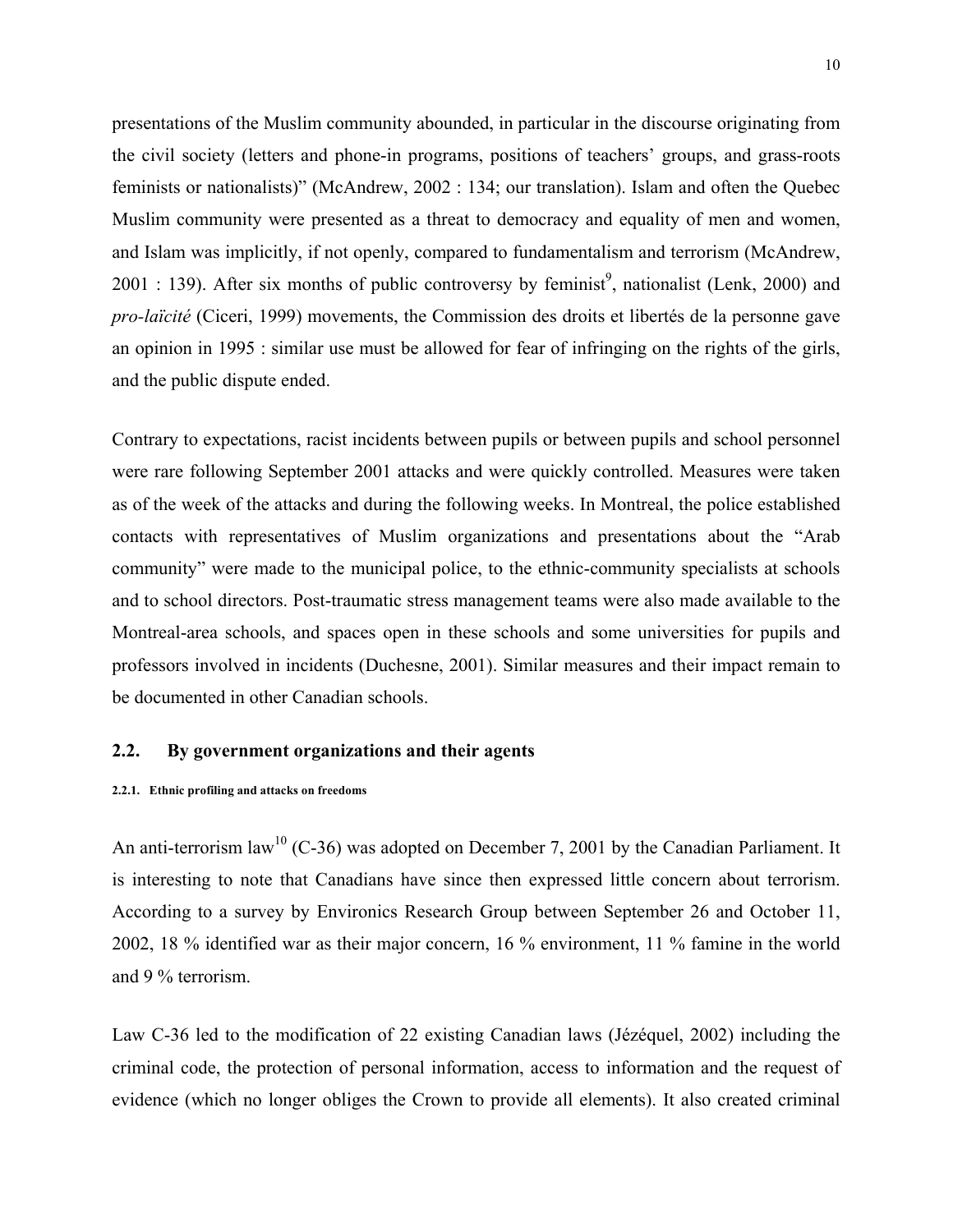offenses : facilitating and inciting terrorist  $\arctan x$ <sup>11</sup>, affiliation with organizations suspected of being involved in similar acts, financial support of a terrorist entity leading to the seizure of property and goods suspected of being used for terrorist activities. The term "facilitating" is criticized by the Canadian Bar Association because the facilitation of terrorist activities is said criminal even in the absence of any knowledge of these activities by the accused. Moreover, any person (lawyer of the accused) and any organization whose some members could be accused of facilitation, could be charged with the same crime. Besides, Law C-16 (Charities Registration Act) includes the cancellation of the status of charitable organization of any group that finances or is suspected of financing terrorist activities $^{12}$ .

The law also erodes the protection of freedoms by increasing the powers of the police. The police was given the rights to conduct secret searches, to expand the six-month period of electronic eavesdropping and to listen to a person's overseas communications on a simple decision by the Minister of National Defense and without judicial oversight. The law also gives the police the right to hold people in custody for 72 hours without charge, to conduct inquiries without obligatory warrant and to oblige detainees to undergo interrogation in front of a judge under the penalty of a year's imprisonment, and it allows for the tracking of the air travels of Canadians and for the keeping of the record for six years. The measures pertaining to evidence and custody are to be reviewed after five years. The others are permanent.

Law C-36 erodes the freedoms of all Canadians through procedures that undermine the rights of an accused to remain silent and to know the charges against him/her. But, in fact, it targets directly people of Muslim heritage and has two particular consequences for them. The first is their profiling by the security forces, especially at the borders (Hurst, 2001; Makin, 2003). The second is the Canadian Security Intelligence Service (CSIS) and RCMP attempts to collect intelligence from people who are active within the Muslim community or from Muslims who have precarious immigration status (foreign students, asylum seekers whose files are under examination by the authorities). These attempts are justified by the need for intelligence on the possible existence of Islamist networks in Canada, and are extremely harmful for Muslims. They create suspicion in people's minds about an important presence of Islamist extremists in Canada and the Muslim population's failure to report their existence to the authorities. Law C-36 is the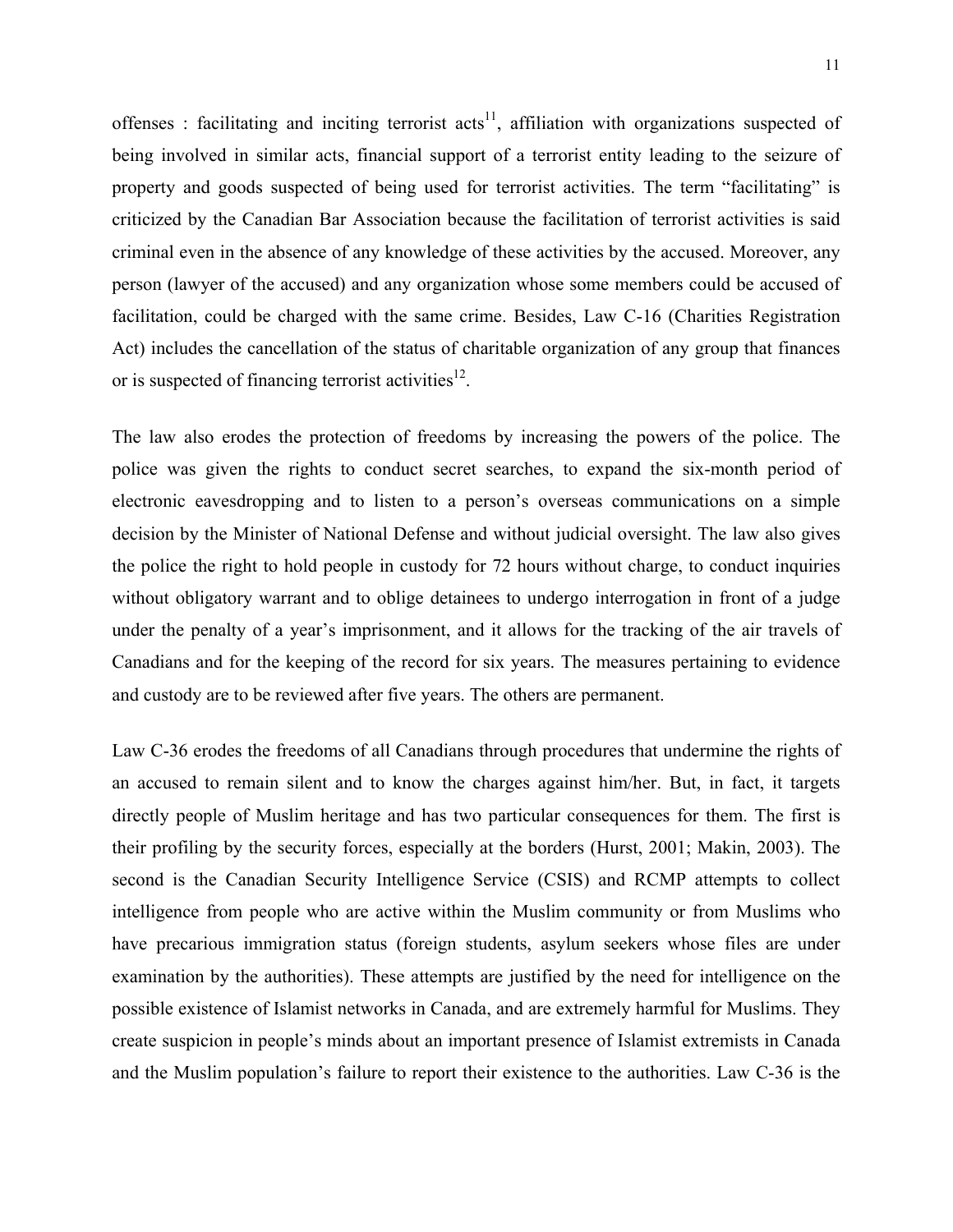most serious infringement on the rights of Canadian Muslims, and is highly criticized by their representatives.

# **3. Indirect discrimination**

#### **3.1. Systemic discrimination**

Systemic discrimination against members of ethno-cultural minority groups feeds on various unjust practices : refusal to hire, requirement of higher qualifications or lower salaries for similar qualifications. On average, immigrants are paid lower wages than natives with the same level of schooling<sup>13</sup>. According to the 2001 census, in 2000, immigrant males obtained on average an wage of 63.1 cents compared to 1\$ for natives with a similar level of schooling. In 1980, the ratio was 71.6 cents for males who immigrated that year. Moreover, male immigrants who have been in Canada for ten years received on average 79.8 cents compared to 1\$ by the natives of similar level of schooling. In 1980, the pay rate was equal (1\$ for all). Up to that period, immigrants overcame in ten years the handicap of lacking Canadian work experience, an argument used throughout Canada in order to underpay them. In the case of women, the ratio was and still remains even more unfavourable. So, immigrants who have arrived since the 1980s, between them a significant number from Muslim countries suffer from a structural disadvantage.

A study (Pendakur, 2000) shows also that, for same levels of age and schooling, people from non-European origins experience a clear disadvantage on the Canadian job market; on average their income is lower by 8 % compared to people of European origin. Besides, census data show that the percentage of members of visible minorities with a post-secondary diploma is higher than that of other Canadians, but this fact is not reflected in the distribution of occupations. Only the business and engineering sectors show similar rates of employment between natives and immigrants (Kunz, Milan et Schetagne, 2001) and the sectors of computer sciences and advanced technologies are the only real cultural mosaics in term of the personnel composition.

However, these data do not allow us to know how people of Muslim heritage experience then and now these disadvantages in the absence of statistical analyses<sup>14</sup> taking into account religion. One cannot either speak about a more or less strong systemic discrimination in their access to jobs in the public sector. All recent immigration groups are under-represented in this sector.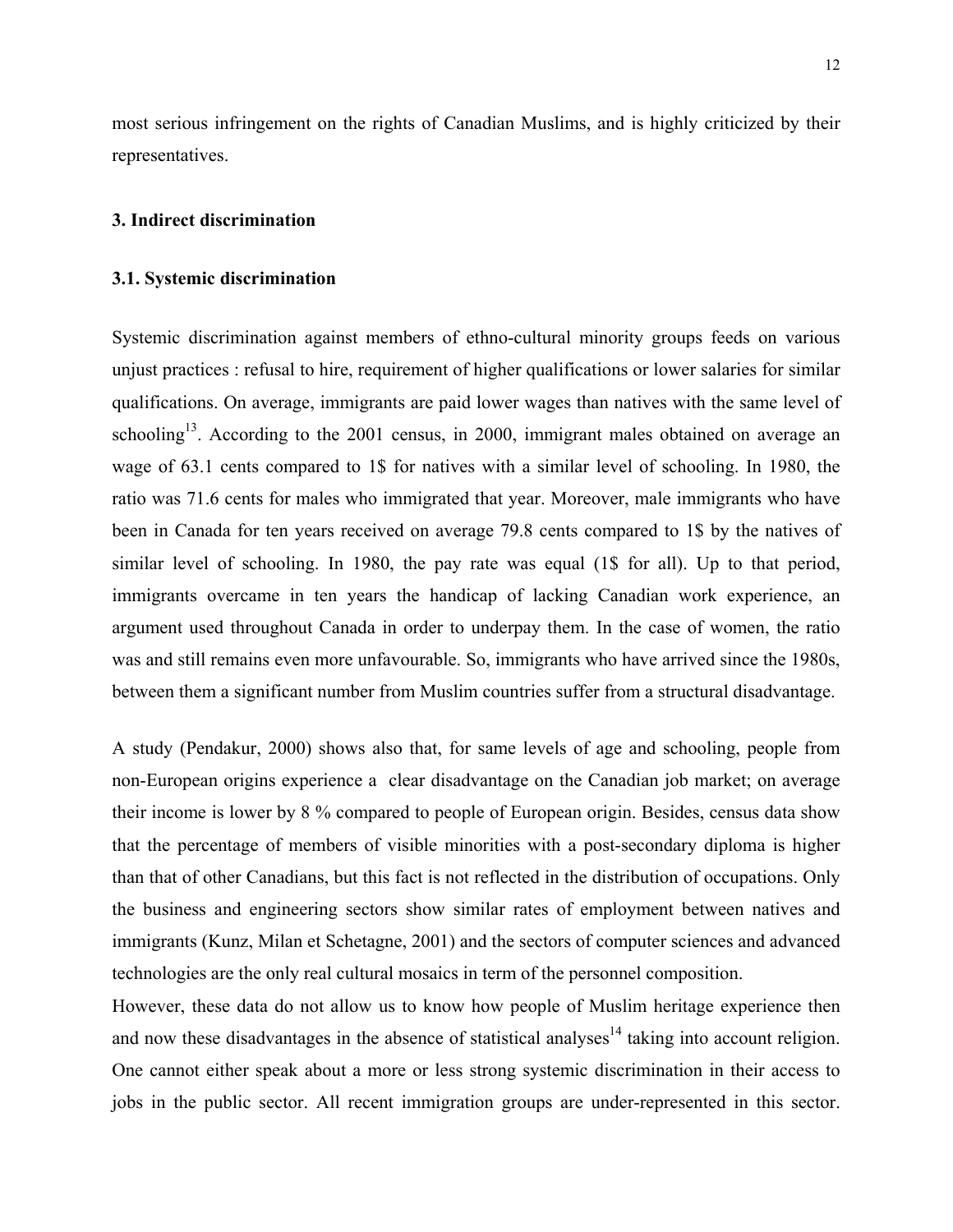According to the 1996 census, 5.9 % of federal public office jobs were held by members of "visible minorities" (Working Group, 2000). But the precise situation of people of Muslim heritage in this regard is unknown. The same observation holds in another field where systemic discrimination exist, the housing market.

#### *3.2. Reasonable accommodation*

In a 1985 judgment (Ontario Human Rights Commission vs. Simpson Sears Ltd., 1985, 2R.C.S. 536), the Supreme Court defined indirect discrimination as "discrimination through prejudicial effect" and created the obligation of accommodation to counter this effect. The case concerned a Seventh-day Adventist demanding the right to observe the Sabbath without giving up her fulltime job at Simpsons Sears Ltd., which had refused her request. The Supreme Court ruled that a compromise had to reduce the discrimination suffered by the employee because of her faith and specified that the solution had to be reasonable, i.e. no undue hardship imposed on the employer, such as an exaggerated financial cost, significant disadvantages, the reduction of safety requirements, a denial of other employees' rights or of collective agreements. In this case, the work schedule could be adjusted.

The spirit of this judgment can apply to other working regulations as well as to other fields, such as regulations related to the offer of services and goods be they private or public. The cases of conflict of cultural norms within a society are indeed frequent. They can relate to the diet of inpatients or prisoners and children placed in foster homes, the provision of worship spaces for minorities in the work place and in schools, medical practices, burial mode, or child punishment which brings into play youth protection and parental authority laws.

The notion of reasonable accommodation imposes itself in Canada under the terms of the legislative text which calls for the promotion of a pluralist and equitable society (Multiculturalism Act, 1988) and of article 27 of the Canadian Charter which states that "The Charter shall be interpreted in a manner consistent with the preservation and enhancement of the multicultural heritage of Canadians." Contrary to other Western countries, this notion represents a legal obligation and implies two principles. One is paramount : no cultural arrangement can jeopardize a person's rights and freedoms and fundamental laws. The respect of cultural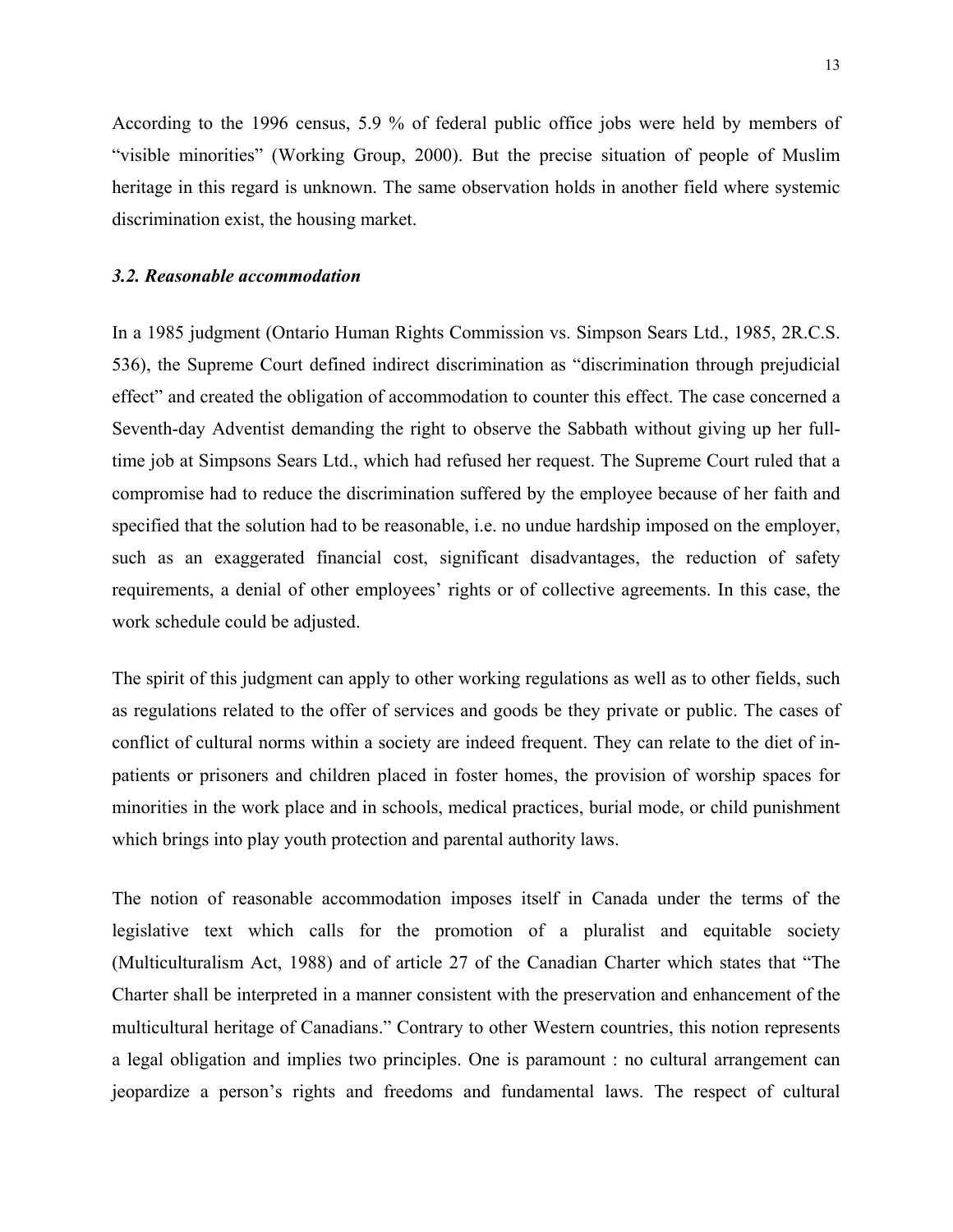differences can never contravene the basic principle of Canada's legal and political systems, which is the respect for individual rights. No collective cultural right is granted to the ethnic minorities that would enable them to create closed communities, such as the right to separate judicial courts. Cultural relativism is allowed in as much as this fundamental principle is applied. The second principle requires that the accommodations maintain a balance between the rights of the parties, which ones must contribute to updating and applying them. The spirit of any reasonable arrangement is to avoid litigation and reduce cultural inequalities through negotiation. Many religious accommodations have been adopted during the 1980's and 1990's because as the Supreme Court put it in its 1985 judgment: "A tiny inconvenience is the price to pay for freedom of religion in a multicultural society". Here are some Quebec examples which spirit have been followed in other provinces and notably in Toronto. At the Montreal Children Hospital, parents of minority confessions are allowed to bring meals to their hospitalized children, and a manuallyopened door has been installed to allow Hassidic Jews to visit patients on the Sabbath; in public schools a flexible pedagogical day is scheduled so that Orthodox, Coptic and Catholic children could celebrate Easter on their respective dates; at the Polytechnic school, examinations are held during weekdays for the students of Judaic confession (Conseil des relations interculturelles et de l'immigration, 1993). But other requests gave rise to trials, the most publicized of which were the demand by a Hassidim group to put erouv wire in one district (granted by Québec Superior Court judgment, June 2001), and a student's demand to carry a Kirpan in public schools (ruled out but the same court, 2004).

In the case of the Muslim population, before the 1980's, an agreement was reached between the City of Montreal and two Muslim organizations for the opening of a Muslim space in two cemeteries and, one of these organizations (Al Islam) was also given the right to celebrate and record marriages. During the 1980' and 1990's, Muslim girls were given the right to wear a more modest uniform during physical education courses and Muslim pupils granted a two-hour period in order to observe Friday congregational prayer. In certain Canadien National units, the work schedule was adjusted to create three free periods per day to allow Muslim employees to pray. In the municipal swimming pools, a three-hour period has been reserved to young Muslims and divided between boys and girls, and in three universities Muslim students given spaces for prayers. But some requests were not granted, such as creating Muslim sections in the cemeteries of cities other than Montreal, the refusal of an employee of the Quebec Provincial Police to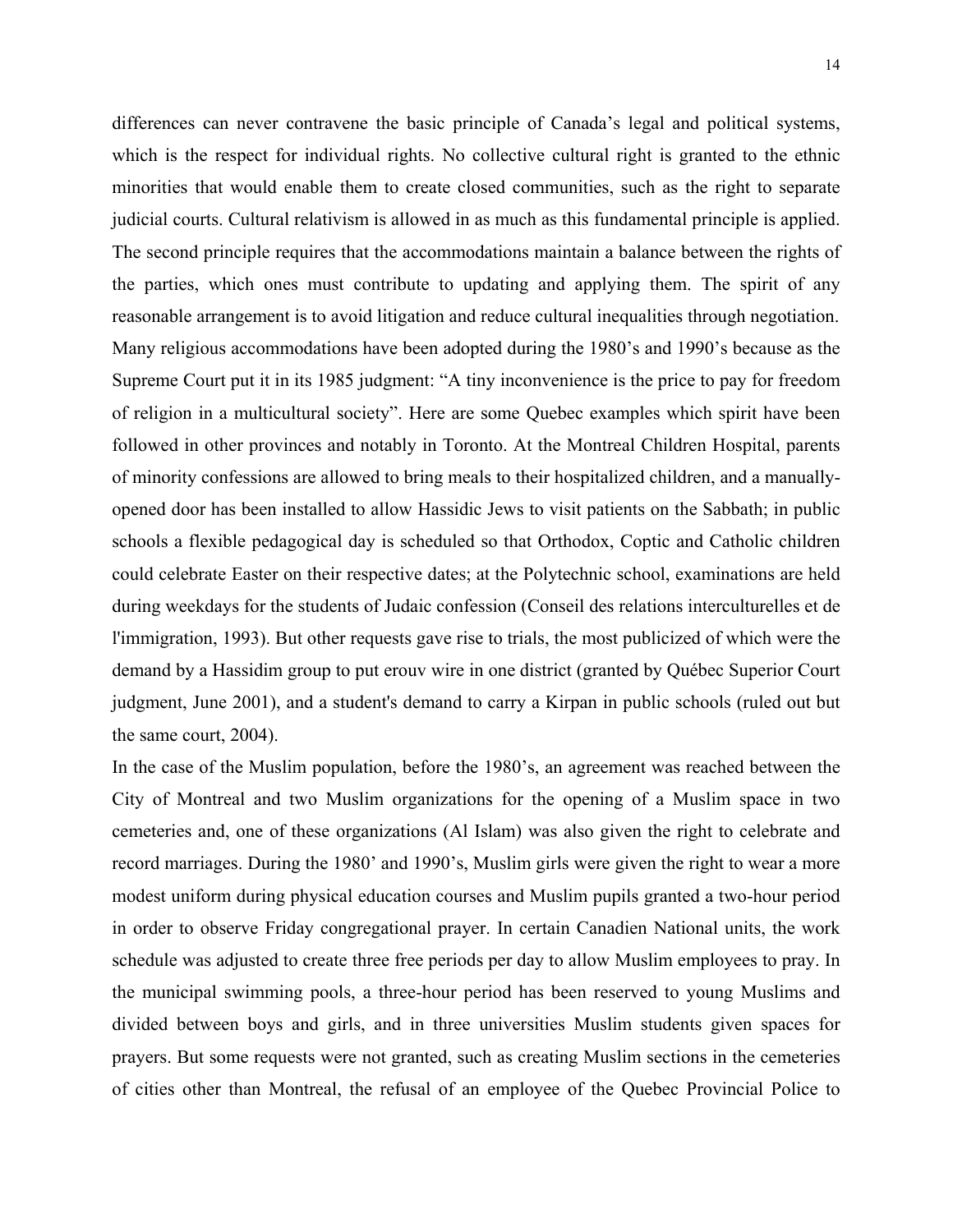translate the recording of a conversation collected through eavesdropping because his religion prohibits denunciation or the refusal of an employee of the Montreal police to give parking tickets for reasons of conscience in name it was repression. And Muslims appear to be more targeted in terms of the frequency and extent of the conflicts around accommodations. As McAndrew (2002 : 138) stated: "The religious prescriptions of Jehovah's Witnesses are more questionable at the level of pupils'success and psycho-social integration and contrary to the school's function of critical education, but they never get the same publicity as those of Muslims" (our translation).

Since September 2001, the situation is characterized in Quebec as in all Canada not as much by a higher number of requests, refusals or acceptances of religious accommodations in favor of Muslims as much as by one new fact, the coverage of these cases by the media*. The presence of Islam would seem to be a fact that is recognized by Canadian journalists, but what about its representation by the media and the Canadian population?* 

#### **4. "Usual" discrimination**

"Usual" discrimination always remains difficult to prove because of the lack of proof of the denial of freedoms or basic rights, but facts lead to assume it plays a definitive role.

# **4.1. Attitudes**

One survey conducted across Canada (Angus Reid,1991) show that the persons of Muslim heritage were victims of unfavourable perceptions before September 2001. Almost all respondents said they feel more comfortable with natives rather than with immigrants, and even less comfortable with the Indo-Pakistani, Sikh, Black, West-Indian, Arab and Muslim groups. In the fall of 2001 (IPSOS-Reid), 82 % of Canadians feared that Arabs and Muslims would become the target of prejudices but almost one year after, in July 2002, according to a CROP survey on the religious belief of persons 16 to 35 years old, 76 % of Quebec respondents and 55 % of other Canadian respondents thought that religions are causes of conflict between peoples, and 17 % of the former and 13 % of the latter thought that Islam promotes confrontational relations (*Le Devoir*, July 22, 2002). In August 2002, according to another IPSOS-Reid survey, 45 % of Quebecers, 37 % of Albertans, 33 % of Ontarians and 22 % of British Columbia residents agreed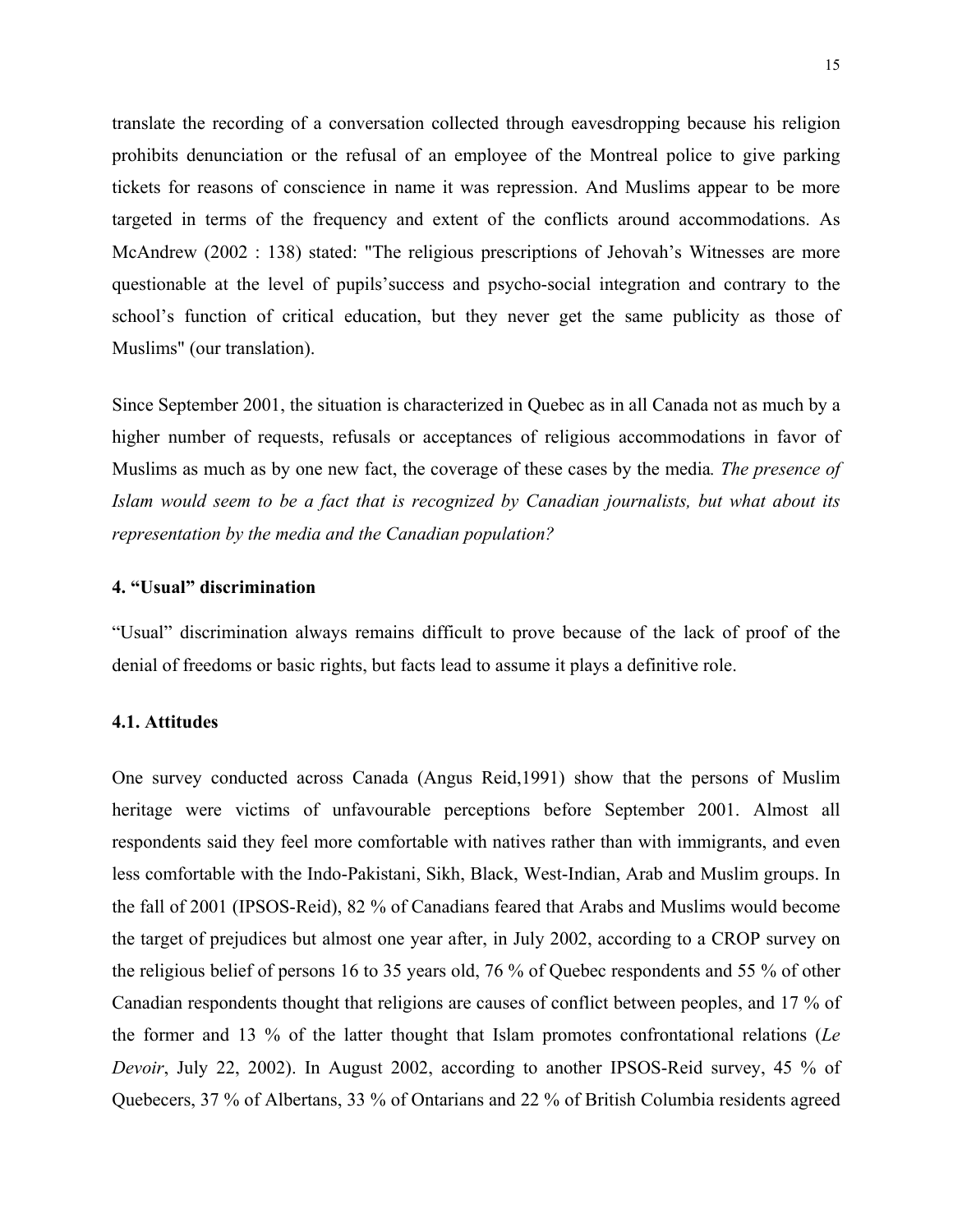16

with the statement : "The September 11 attacks made me more mistrustful of Arabs or Muslims coming from the Middle-East" (people of Middle Eastern origin are mostly established in Quebec and Ontario). In fact, according to a survey conducted by Leger Marketing in September 2002, 33 % of Canadian respondents declared they had heard racist comments against Muslims and Arabs.

The September 11 terrorist acts and the measures adopted by the government to control the borders had also a notable effect on the attitudes of Canadians towards immigration. According to a survey by the Association for Canadian Studies in August 2002, 43 % of respondents indicated that Canada accepted too many immigrants from Arab countries, 40 % from Asian countries, 24 % from Africa, 21 % from Latin America and 16 % from Europe. When respondents feared a future terrorist attack in North America, the percentages increased : 49 % wanted a reduction of Arab immigration and 47 % of Asian immigration. In November 2002, another survey by *Maclean's* magazine, *Global TV* and *The Citizen* indicated the same trend : 44 % of Canadians wanted a reduction of immigration from Muslim countries. The highest percentage was in Quebec : 48 % versus 45 % in Ontario, 42 % in Saskatchewan and Manitoba, 43% in the Maritimes, 39% in British Columbia and 35% in Alberta. The average percentage in favor a reduction of the immigration from Arab countries was 49 % a year earlier.

By mid-March 2003, the week the Anglo-American war on Iraq began, a war not favoured by the Canadian government, 70 % of 2002 Canadians polled by the Association for Canadian Studies and Environics Research Group "see intolerance towards immigrants and ethnic groups as a serious problem in Canada and 68 % harbour concerns over anti-Arab sentiment, 54 % worry about anti-Semitism and 55 % about an anti-black sentiment. But still 30 % felt Arabs project a negative image while 38 % felt the same about Aboriginals, 13 % about Blacks and 11 % about Jews (Jayoush, 2003). Concerning this image of people of Arab origin, no significant difference was notable between provinces.

The "Muslim" negative stereotype appears strong within at least one third of the Canadian public opinion and no significant change from the 1990's or between September 2001 and March 2003 could be asserted. Some Canadian media fed that negative perception, particularly since 2001.

# 4.2. Media coverage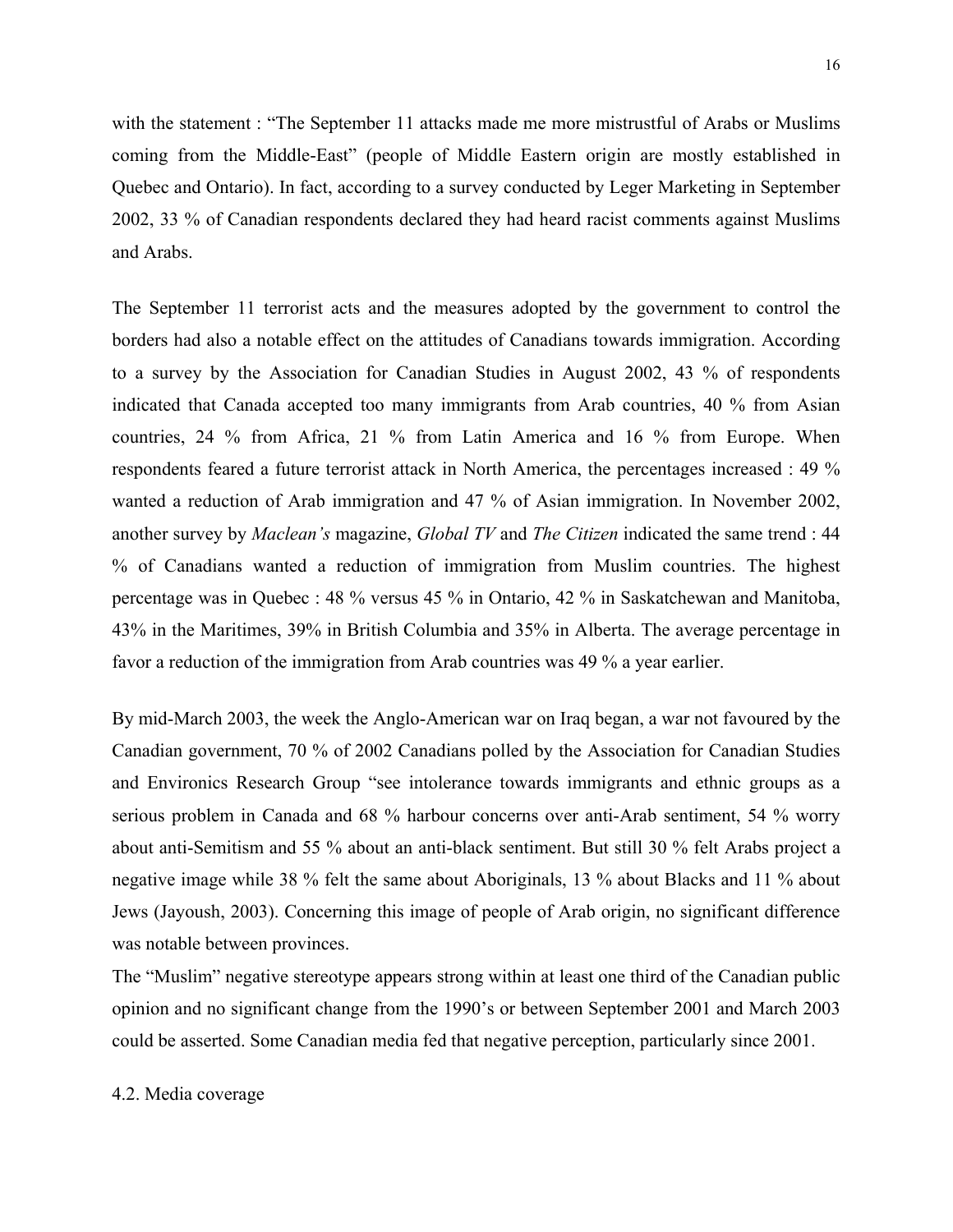The increase over the past 20 years of violent events in Muslim countries or involving individuals of Muslim faith gave rise to an abundant media coverage intended for a Western general audience. This is particularly true for the Israeli-Palestinian conflict, the wars in Lebanon, Bosnia, Kosovo, the Gulf (1991), the Caucasus, Afghanistan, Iraq, the September 2001 attacks and others before or thereafter. Like every other coverage of current events, this coverage tends to omit past and present socio-political analysis of the conflicts (Helly, 2002). Moreover, the coverage reproduces more frequently the Orientalist archetype (Said) of an insurmountable gap between Islam and other monotheist religions, and between the evolution of Western and Islamic cultures and countries.

Canadian media coverage of events concerning or implying countries or people of Muslim heritage since September 2001 constitutes one of the most significant subjects of criticism by Canadian Muslim organizations. The main critique is the constant reference to Islam to qualify positions and political actions. We hear about "Muslim extremists" or "Islamic militants" whereas any religious qualification is omitted when similar positions or actions by people of other religions are treated. In one interview (Weld, 2003), Wahida Valiante, vice-president of the Canadian Islamic Congress, explained: "We never refer to those involved in the Northern Ireland conflict as Catholic terrorists. In dealing with Bosnia and Kosovo, there were Christian and Orthodox terrorists, but they were never called that, though there was much discussion of Muslim Bosnian terrorists".

According to a CAIR-CAN investigation involving 296 Canadian Muslims in 2001, 56 % said that Canadian media coverage had become more biased with regard to Islam and Muslims after September 2001 while 13 % declared it had improved. In the view of the first group, *CBC*, *The Toronto Star* and *The Globe and Mail* were the most objective media while *The National Post*, *Global Television*, *The Ottawa Citizen* were the most hostile to Islam (Press release, May 9, 2002; *Alternative Perspective*, September 2002). Also, the 181 participants in the discussion groups on the condition of the "Canadian-Muslim women" (Hussain, 2002 : 28) agreed that *CBC* had presented a balanced information during the events of September 11, 2001, especially through its programs *The National* and *The Passionate Eye*.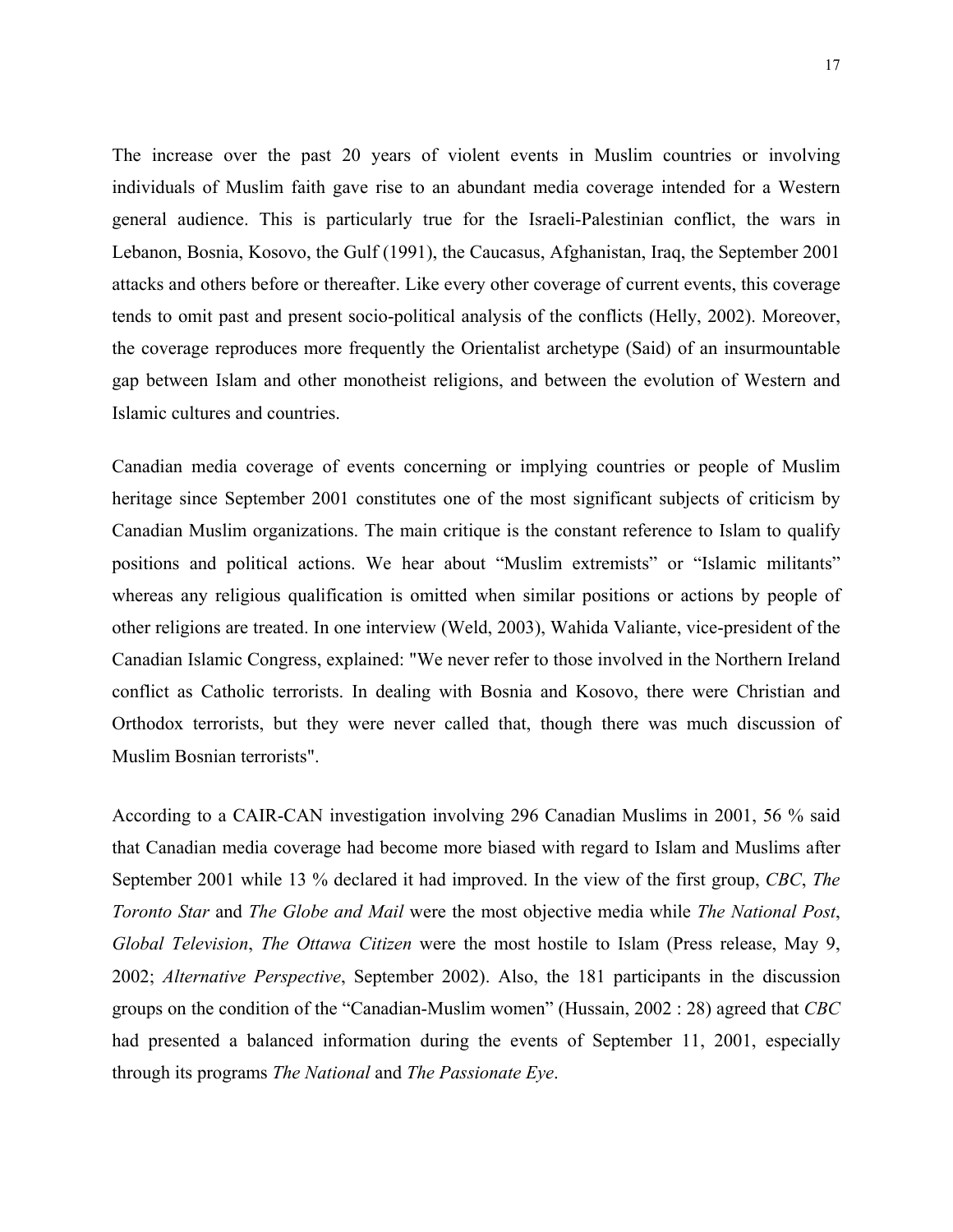Since 1998, the Canadian Islamic Congress publishes *Anti-Islam in the Media***,** an annual study of the coverage of eight Canadian newspapers (*The Globe and Mail, La Presse, The National Post, The Ottawa Citizen, The Gazette, The Toronto Star, The Toronto Sun, The Winnipeg Free Press*). Each study counts the articles containing biased or offensive presentations or terms with regard to Muslims and allots a rating of these terms according to two criteria: 1- their appearance in titles, on the front page and their repetition in the same article; 2- the newspaper's circulation (CIC, 2002 : 10). On March 23, 2003, the Canadian Race Relations Foundation, a public organization, awarded the Canadian Islamic Congress the prize for excellence for its *Anti-Islam in the Media 2002 report*.

While in 1999 *The National Post* was classified as the least-biased newspaper and *The Globe and Mail* as the most biased<sup>15</sup>, since 2000 *The National Post* is rated as the most hostile daily newspaper towards Islam and Muslims. A renewal of anti-Muslim stereotypes was notable from September 12 through November 28, 2001 in a number of publications: "Negative or biased information on Islam" was found to be 10 times more present than over the previous months in *The Toronto Star*, 18 times more in *The Globe and Mail* and 22 times more in *The National Post* (CIC, 2001). A similar conclusion was drawn from the study of *The Vancouver Sun* (Enns, 2002). But in the 2002 CIC report, *The Globe and Mail*, which appeared to eliminate the biased terms over the months, found itself, together with *The Winnipeg Free Press*, among the least condemned publications by the organization.

The position of *The National Post* results from its control by a media conglomerate (CanWest Global) whose owners use their editorial authority to post their anti-Muslim positions and support for the Sharon government in Israel. Their newspapers, *The Ottawa Citizen*, *The Gazette* and *The National Post*, hold since 2000 the first three ranks of the most unfavorable newspapers to Muslims and focus more on the rise of anti-Semitism than on the discrimination against Muslims (CIC, 2002 : 13). Nevertheless, *The Gazette* covered these two subjects in a series of articles in September 2002. As examples of bias or malevolent inconsistency by *The National Post*, an article on August 15, 2002: "Attacking Infidels: Terrorists Target the West for only one reason: its religious values", supports its thesis by describing the assassination of 400 people in Algeria during the period of fasting in 2001, and sentences written by George Jonas, the first in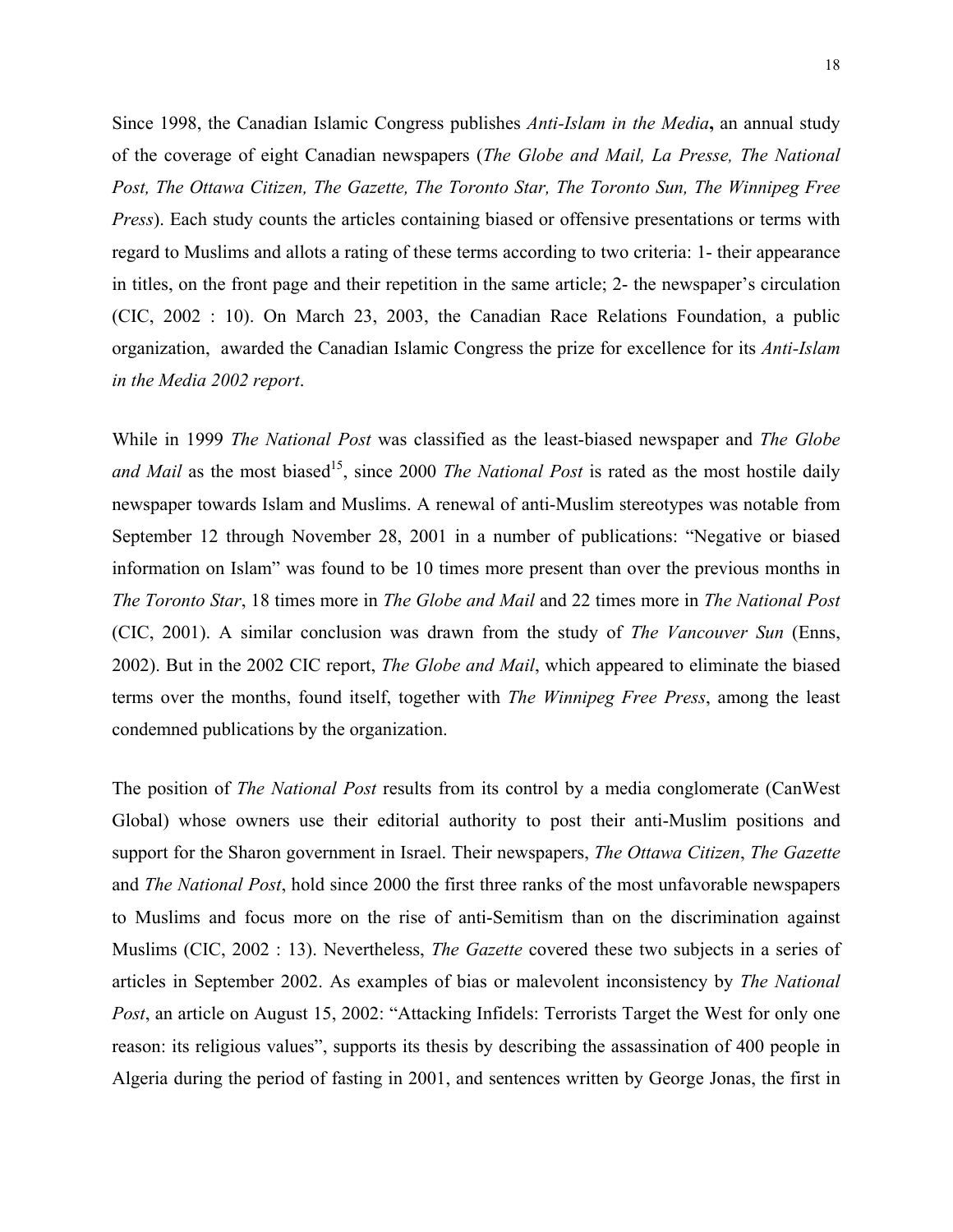September 2001, the second in March 2002: "From the beginning, Western attempts to draw a distinction between Islamist terrorists and Islam resulted in a lop-sided effort"; "The terrorist enemy has no armies to send against us; it has to penetrate our perimeter through fifth columnists "(Elmasry, 2002).

In 2002, the CIC and the Islamic Society of North America (ISNA) carried out a pilot study on the evening news of three television networks*, CTV*, *Global* and *CBC*, over a period of 60 days. CBC was rated as the network having presented the most negative references to Islam. The coverage by radio stations is not studied yet but some of them do develop anti-Islam stereotypes. On July 8, 2002, Mr. Green declared on CFRA 580 AM, an Ottawa-based station: "North America -democracy- the Christian faith is under attack - not just in North America, but elsewhere around the world" and the threat "comes most exclusively from Muslim men". A complaint was filed with the CRTC by CAIR-CAN.

Researchers (Piché et Djerrahian, 2002) sought to know if the attacks of September 2001 had led Quebec French-speaking journalists to favor a link between terrorism and immigration. They analyzed 78 articles published in *La Presse* and *Le Devoir* between September 11 and October 31, 2001 and concluded that, if "the consensus on immigration has been broken after September  $11<sup>16</sup>$ , the majority of publications remain on the side of moderation" and they did not deem it obligatory that the fight against terrorism leads to a re-examination of immigration law (p. 82, our translation) because of a counter-argument was often presented, that is the pressure exerted by the United States to conduct such a review. According to Pietrantonio analysis of articles published on September 12, 13, and 15, 2001 in *La Presse* and *Le Devoir* (and *Libération* as an "echo newspaper") (2002), the attacks were described like as a quasi inevitable consequence of unequal power relationships. In addition, *Radio-Canada* and *RDI* networks had a balanced coverage of events in Muslim countries. The coverage by Francophone media seems less offensive and ambiguous than by some Anglophone media which publish data on hate crimes against Muslim as well as articles biased against Muslims or favourable to ethnic profiling.

#### *4.3. Education*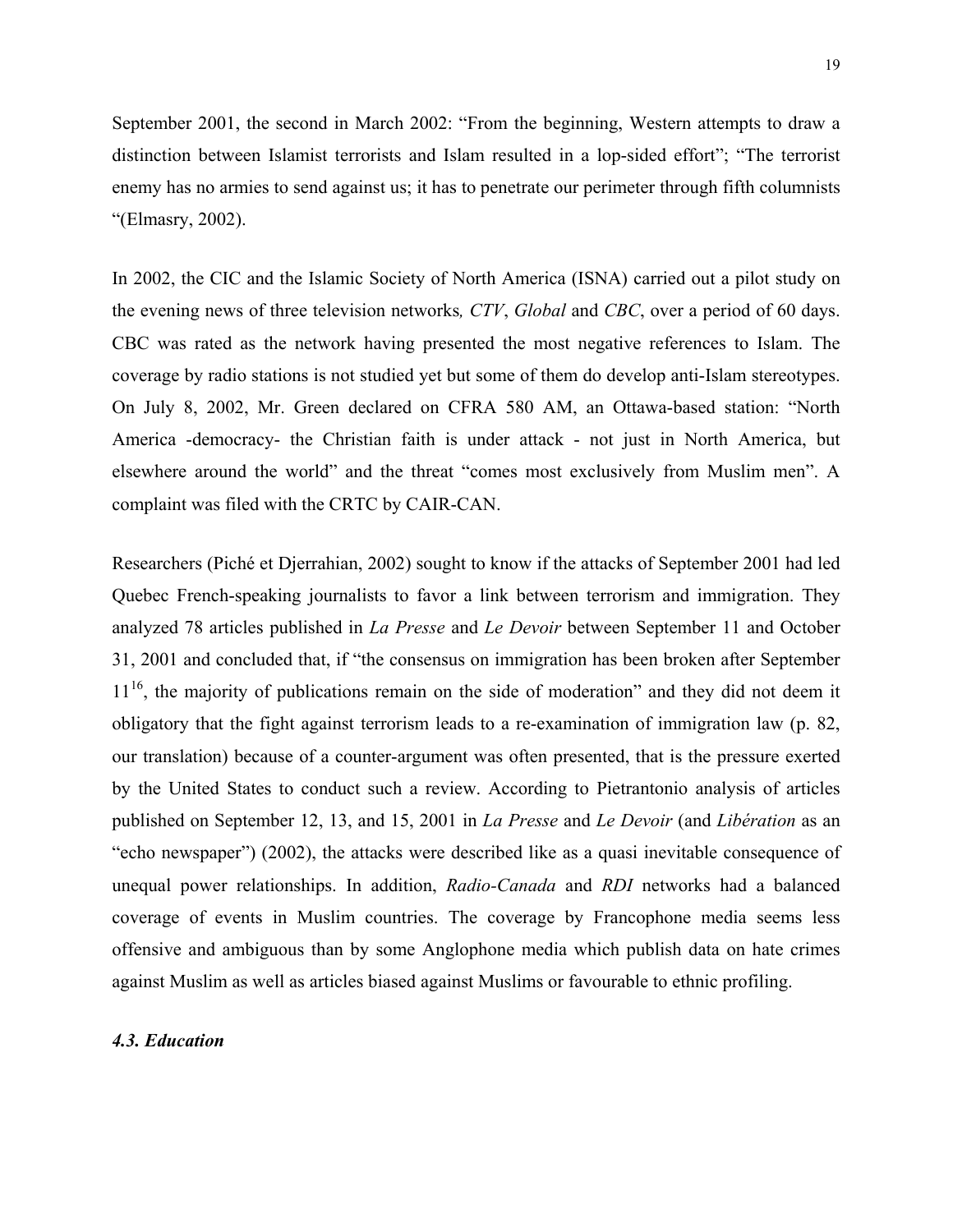School is a place where ideas and representations are transmitted to younger generations, but no extensive study allows to draw conclusions about discrimination against Muslims, except in the case of an analysis of textbooks written during the second half of the 1970's in Quebec (McAndrew, 1985). These Quebec textbooks were produced by private publishers and some chosen by public school boards. Mc Andrew pointed out how they encapsulate the "last legitimate racism". Whereas they spoke about solidarity with Third-world and Black Americans' struggles and portrayed very positively Malcolm X, Allende, Mao Tse Tung and Castro, Arab emancipation struggles were denounced as "radicalism", "anti-Westernism" and even "fanaticism". This discourse was influenced by the 1973 oil crisis and confrontations with Kadhafi. Moreover, Quebec's long-established Arab population was not mentioned and the stereotype of the "TV Arab" prevailed (Shaheen, 1984, 2001) through such images as the rich sheik, dangerous terrorist, uneducated peasant and noble Touareg. This negative image had apparently its effect on some 200 French-speaking CEGEP students who evaluated more positively Anglophones or anglophile ethnic groups (Jews, Germans) and clearly placed Blacks and Arabs at the bottom of their list. Arabs were said to be dishonest, sly, cruel and complaining (McAndrew, 2002 : 135). During the 1980s and thereafter, the textbooks were reformed but the presentation of Muslim did not change much. This situation remains to be documented, as well as in the other provinces school systems.

# **4.4. Conflicts around places of worship**

The request for a space of Muslim worship was not the subject of conflict during the 1970-80's when many places of worship were opened by Muslim immigrants arriving from the Middle East and Asia. In contrast, during the 1990's, conflicts appeared in Toronto and Montreal and some are still unresolved. In Toronto, a highly publicized conflict took place around the opening of a place for worship in East York in 1995 and, in 1998-99, the construction of a dome above a Pakistani mosque provoked debates and disputes (Isin and Siemiatycki, 2002). To illustrate these conflicts, particular cases in Montreal are presentend.

Since 1995, an insiduous conflict has taken place in Dollard-des-Ormeaux, a well-to-do Englishspeaking former municipality in the residential areas West of the island. The municipality was and is still particularly hostile to the opening of a mosque. The Azzahra International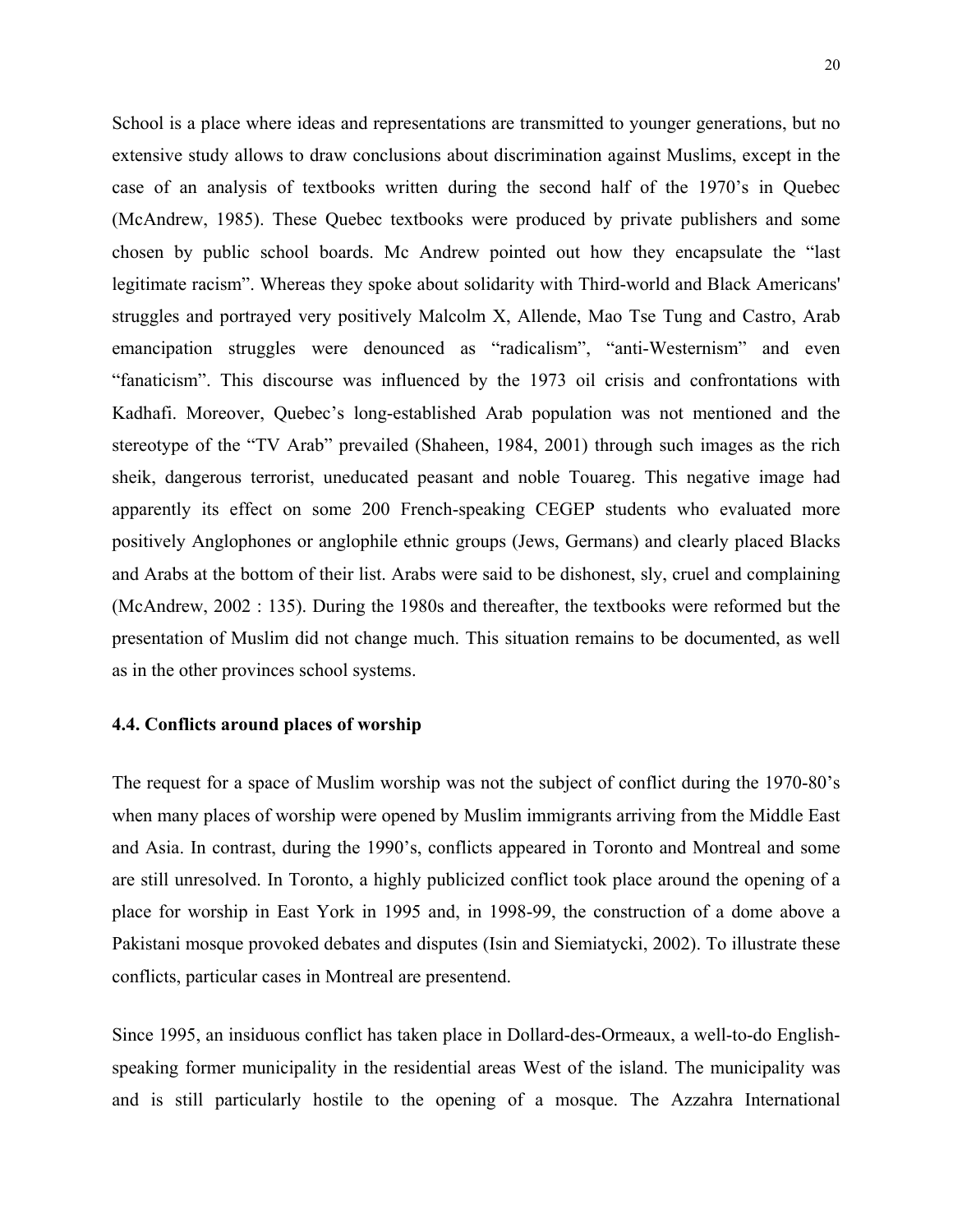Foundation, a multiethnic Shiite organization, wanted to build a mosque and a cultural centre in 1995. In spite of the favourable opinion of the city's Planning Service, the City Council changed the zoning in 1997 in order to prevent its construction. The project was finally abandoned in 1998. In 1999, the same organization bought a vacant synagogue in the city and opened a cultural and religious centre. It did not obtain a licence from the municipality even though the site is zoned for religious worship and the municipality was aware of the center's existence and activities (Daher, 2002). In 2001, because of the financial difficulties resulting from mostly people's fears about donating to Muslim organizations following the September 2001 attacks, the Azzahra International Foundation sold the building to a Sunnite organization, the Canadian Islamic Center. The new center has still not received legal authorization to operate from the municipalty.

The conflict has been more abrupt in the case of the creation of an Ismaeli cultural and religious centre (Jamat Khana). With a capacity to host from 800 to 1000 worshippers, this space would have been built on a piece of land in the center of the former municipality of Brossard (south of Montreal Island). The project was blocked in August 2002 under pressure from 506 residents. They signed a petition opposing a zoning change proposal and asking for the creation of a public park. The zoning change meant that taxes on 40 percent of the land would be imposed. The zoning in effect for the past 40 years has never been modified and allowed for 100 % tax exemption. Here are some of the arguments and counter-arguments that were put forward (*La Presse*, Forum, Monday August 12, 2002): "I do not like to live with different people. That does not make me a monster, nor a cretinous: only a different person"; "I oppose this mosque project: the site does not lend itself to it. In my opinion, its commercial value is too high to be used for religious purposes, whether the religion is Muslim, Catholic, Buddhist, etc."; "According to opponents, the land must have a neutral projection and must not be used for religious purposes. Why? Could it be because of the image such a center would give to Brossard which is nevertheless a largely multiethnic city? The argument does not make any sense". Because of the misunderstanding between residents and the City Council on the technicalities of zoning changes and the harsh public debate that took place, the Council issued a three-month moratorium on the question. The purchase option of the land by the Muslim association expired before the end of the moratorium, and the seller refused to extend it. The association abandoned the project. There was no follow-up on the idea of building a public park. Let us recall that the Ismaili association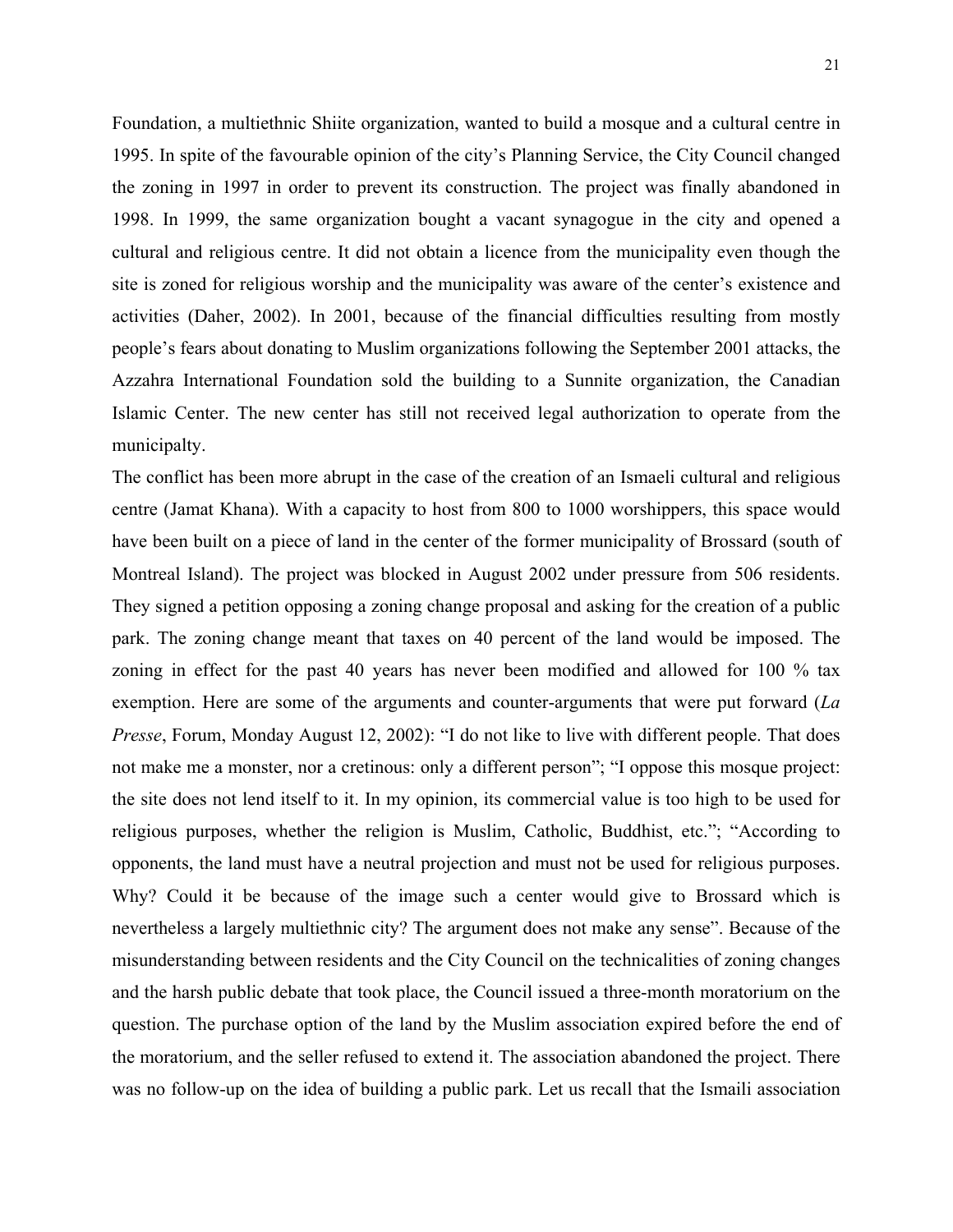has established religious centers in other municipalities, without opposition for twenty years (Mount-Royal, Laval, Sherbrooke, Granby, Quebec) during the 1990's.

Additionally, although an extension project submitted in 1999 by Makka Al Mukarramah was approved by the advisory City Planning Council in Pierrefonds, it has not yet received the permit by the City Council which now argues about traffic problems caused by the arrival of some more 250 worshippers. Another extension project, that of the mosque Al-Islam in the city of St. Lawrence, is under way but since it was conceived in 1988, it was authorized several years ago. These cases show a new opposition to the opening of Muslim places of worship since the mid 1990's but not obviously related to the September 11 2001 events. This trend remains to be examined in the cases of other Canadian cities.

#### **5. The Foundation of negative stereotypes**

*Several dynamics explain the predominance of anti-Muslim stereotypes in Canada including three that are specific to this country. The first one is similar in other countries. It emerges from the negative images spread in the West about Islam, which are obvious in Canadian media, in cases of conflicts about religious accommodations and in opinion polls, that is the assimilation of Islam to terrorism, the view of Islam as an intolerant, even violent, religion that is a source of conflicts and women oppression. In this respect, Canadian media coverage of Islam remains deficient and no progress is perceptible since the 1990s if we take into consideration the studies conducted by B. Abu-Laban and K.Karim.* 

Karim (2000) described how Canadian media reporting of terrorist actions carried out by Muslims during the years 1980-90 reinforced negative stereotypes, and Abu-Laban and Abu-Laban (1991) concluded the same about the coverage of the 1991 Gulf War.

*A second dynamic results from the history of the Muslim population, which is very different from that of people of European origin and other important immigrant minorities in Canada. The recent arrival of the majority of Muslims during the 1990s explains their quasi-absence from the political arena and among the media personnel as well as their weak political pressure. These are facts that* allow the development of a stereotype of Canadian Muslims as being insular, poor, indifferent to Canadian society and more concerned with life in their country of origin. Ethnic,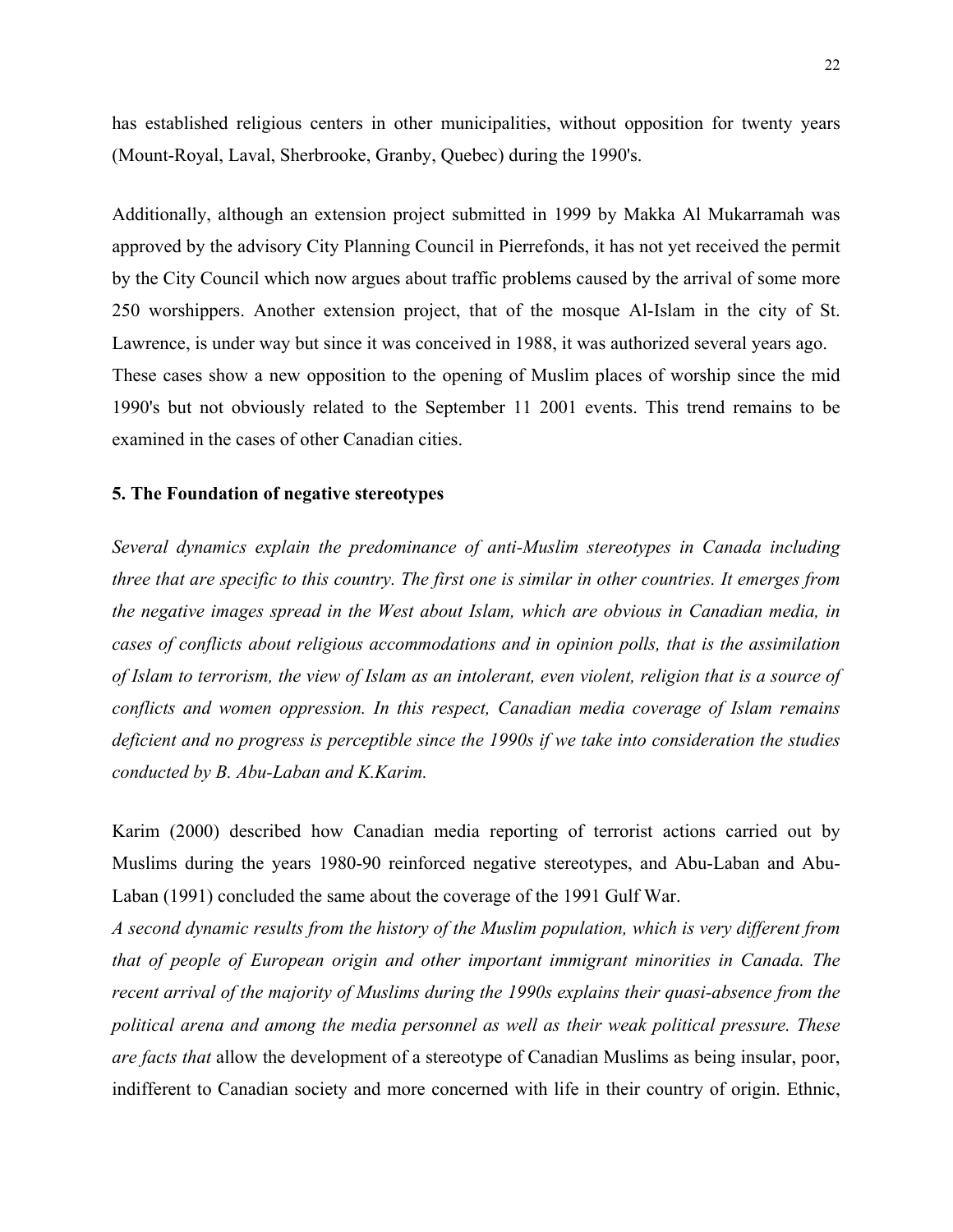national and religious fragmentation combined with the absence of federal programmes to support Muslim associations during the 1990s also explain the weak community structure and political mobilization. These deficiencies prevent this population from benefiting, as a community, from favourable dispositions to religious minorities, such as the legal obligation of reasonable accommodations, the permanent invocation of the merits of multiculturalism policy by the political authorities and the recourse to tribunals in cases of discrimination. Another peculiar dynamic characterizes Québec society where more than a fourth of Muslims are concentrated. Public debates on Islam are more present because of several factors that feed frictions.

A militant secular movement adheres to the anti-religious French interpretation of laïcité and considers religiosity as an archaic cultural trait. Thus, the principle of laïcité<sup>17</sup> was recently invoked to justify the refusal to grant a prayer room for Muslim students at École de Technologie Supérieure (MontrealMuslimNews.net, March 11, 2003)*. An ethno-nationalist movement sees in Islam and any marked minority difference a threat to Québec national identity rooted in the Christian religion. There are also influential feminist movements which are hostile to Islam.* In 1997, Law 118 proposed courses of "culture of the religions of the world" beginning at the elementary level. The Catholic Movement and evangelical groups strongly mobilized against this proposal under the guise of the need to teach pupils "their religion", that is to say the Christian religion, before presenting other religions to them. They won their battle to some extent : the courses will be offered only at high school level IV in September 2005. Besides, let us not forget that despite the secularization of the school boards in 1997, the Law on Public Education continues to make provisions for teaching Catholic and Protestant religions in public schools.

Furthermore, public opinion in Québec generally recognizes Palestinians' right to a State and three populations concerned with the debate on Islam are strongly present: Arabs, including people from the Maghreb, Pakistanis and Jews<sup>18</sup>. The tensions between activists from these groups are high and led to confrontations in the premises of Concordia University<sup>[19](#page-22-1)</sup> about the conflict between Israel and the Palestinians. As a result of these facts or traits, the debate on the Middle East situation and Islam is more present in the public sphere in Québec than elsewhere in

<span id="page-22-1"></span><span id="page-22-0"></span> $\overline{a}$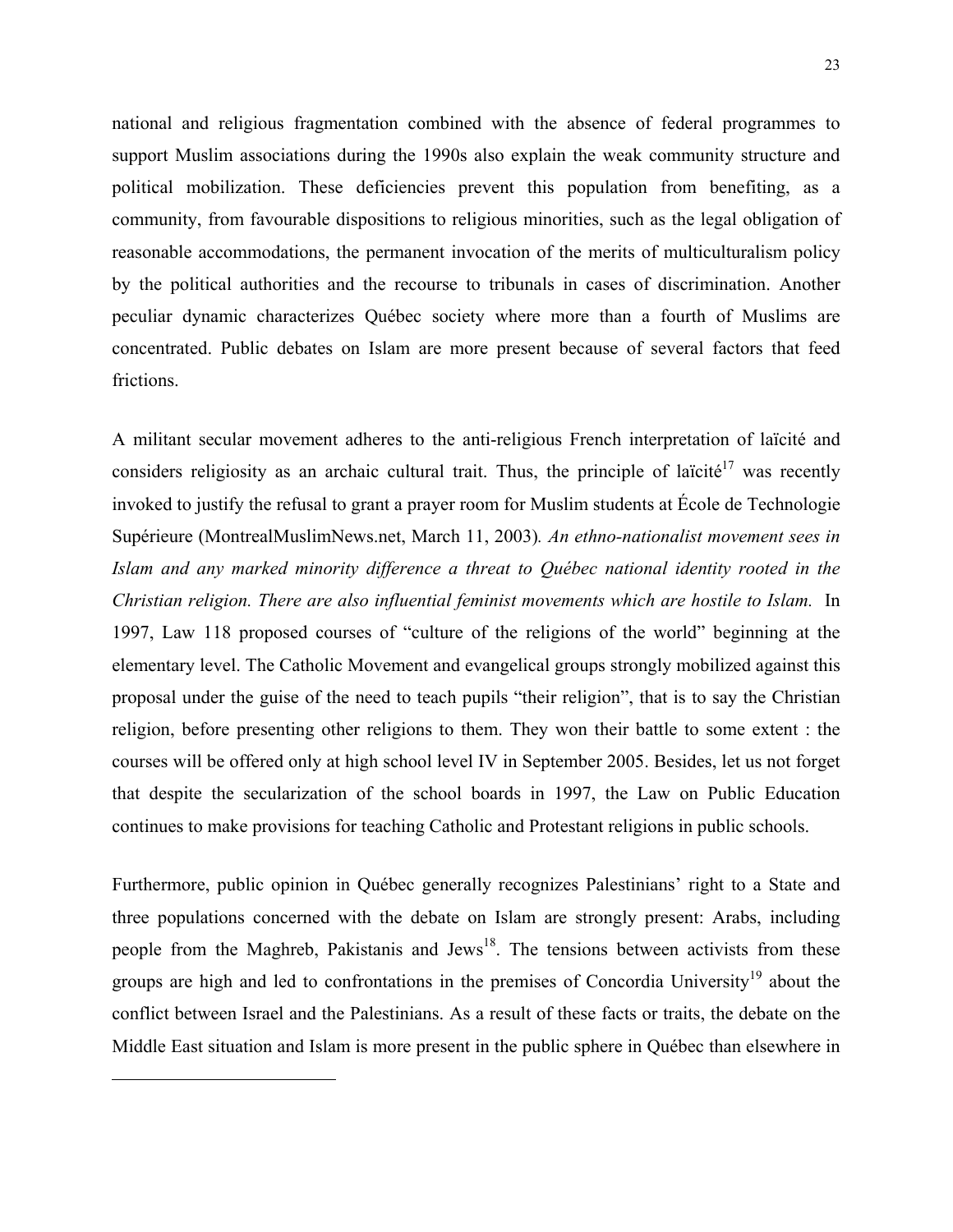Canada. In English Canada, the debate on Islam has rather given free reign to proponents of the reduction of the number of immigrants and refugees' control. Also, polemics surrounding Islam put face to face journalists, media owners and members of the Jewish community. The latter have for instance blamed the CBC, the national television network, for calling the members of Hamas as extremist militants and not as terrorists and also for ignoring the recrudescence of anti-Semitism in Canada and elsewhere in the West (Schlesinger, 2002; The Gazette, 2003; Block, 2002; Spector, 2003).

The majority of the Jewish community views the Palestinian struggle as a deadly threat to Israel and equate Islam with terrorism. Also, for the Canadian Jewish Congress, the Jewish identity and the State of Israel are one.

Finally, a fourth dynamic, a crucial one in our view, is the geographical proximity of the United States, the number one political, military and economic ally<sup>20</sup>. On the one hand, the US is the source for much Canadian media, in particular the anglophone media (Karim, 1996, 2000), of news on the events in the Middle East and the fight against terrorism (Maybee, 1980; Karim, 2000 : 14). On the other hand, since September 2001, the United States has exerted pressure on Canada so that its policies regarding immigration control, political asylum and security, as well as international positions, fall in line with American ones. They particularly insist on border control, the surveillance of asylum seekers, refugees and the Muslim population. They accuse Canada of not doing enough in this regard. Besides, the federal government tends to remain silent on any issue related to this population. The importance of not stigmatizing Muslims was publicly declared by politicians of all levels of government shortly after the attacks of September 2001 but since then there has been little out-reach by the federal government towards associations representing Canadians of Muslim heritage and the government has paid little attention to the disclosure of the discrimination against Muslims. The Prime Minister of Canada visited an Ottawa mosque on September  $21<sup>st</sup> 2001$  "to reaffirm that Islam has nothing to do with the massacre prepared and executed by the terrorists", and on November 15th, 2001, he declared in Parliament that it was necessary to devote effort to fighting discrimination as much as, if not more than, terrorism. Since then, like other members of the government, he has remained silent

 $\overline{a}$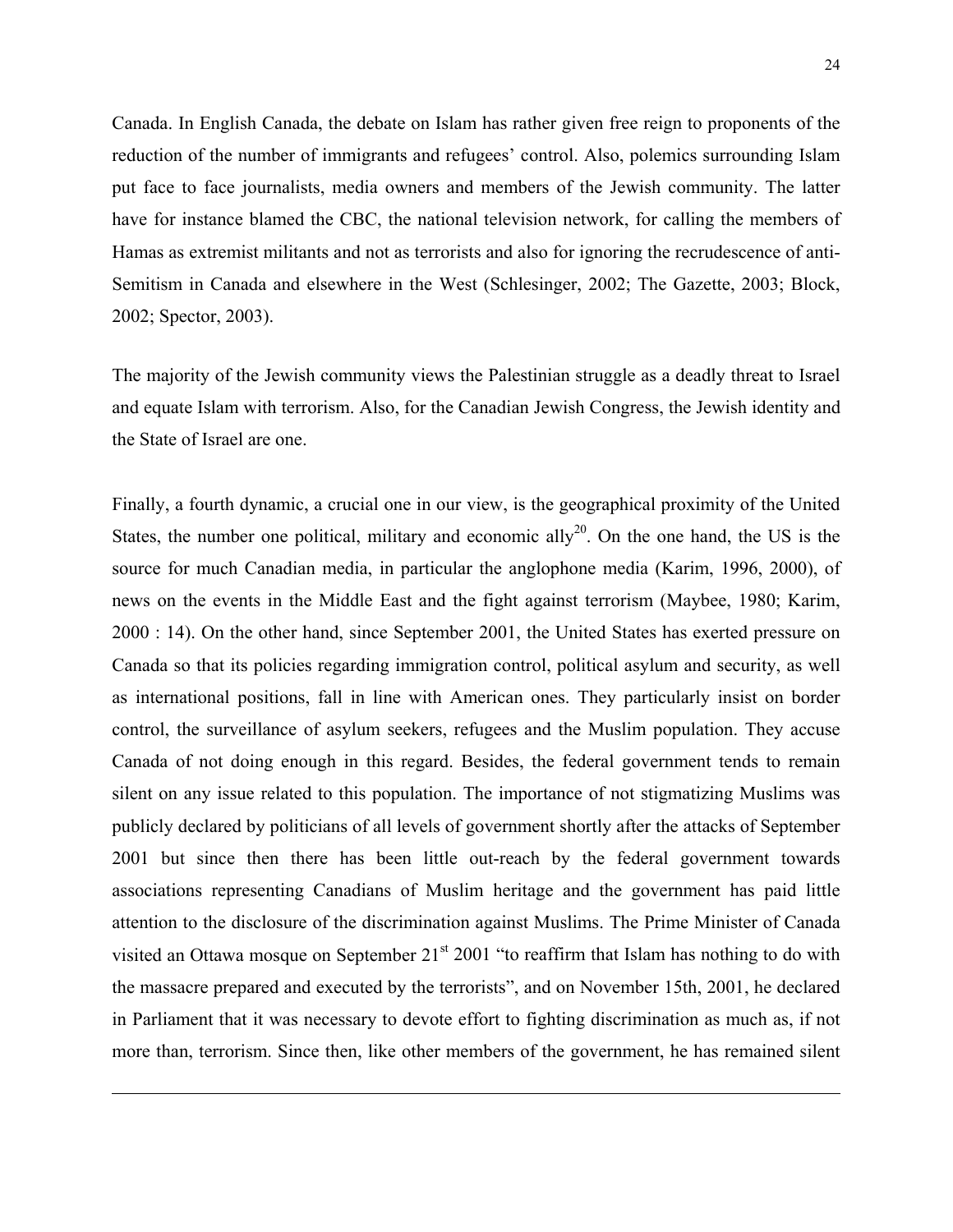on this question, except for raising a controversy in the fall of 2002 by declaring that the policies of humiliating Arab countries could be the cause of the terrorist attacks in September 2001.

The 296 respondents in a CAIR-CAN survey during the summer of 2002 expressed their appreciation of the Prime Minister's messages as well as the similar ones by the Minister of Citizenship and Immigration and Secretary of State, but they also criticized the Prime Minister for "his lack of clear actions against the wave of Anti-Muslim hate." About three quarters rated his interaction with the Muslim community as poor or below average (Press release CAIR-CAN, September 5, 2002). Examples of indifference by public authorities were described by the R. Khouri president of the Canadian-Arab Federation :

> Why did the Justice department, after agreeing to work with us on 11 specific concerns, then walk away? Why did the solicitor-general, after expressing empathy with our plight, then refuse to help us monitor abuses of the Anti - Terrorism Act by law enforcement agencies? Why did the minister of foreign affairs lift the travel advisory to the U.S. when Arab and Muslim Canadians traveling there continue to face humiliation and are subjected to treatment normally reserved for charged criminals? Why did the Ontario public safety minister condone the racial profiling taking place at the U.S. border against his own citizens? Why is it that the mayor of Canada's largest city, whose logo is "Diversity is Our Strength," never spoke out against the victimization of Arabs and Muslims post-Sept. 11? (Khouri at the Conference "Policing In A Multicultural Society", Ottawa, 2003).

Khouri then concluded:

By and large, Arab and Muslim Canadians were left on their own, having to explain themselves and prove their loyalty; defend their religion and demonstrate its goodness; and at times hide their ethnicity and deny their heritage in a bid to escape scrutiny.

#### **Conclusion**

During the weeks following September 11, 2001, hate crimes against Muslims increased in Canada to subside in 2002 and after, as in any other Western country except the United States. Hate crimes took mostly the form of insults and violent attacks against persons were rare in Canada, contrary to other Western countries. Then, ethnic profiling by police and intelligence authorities, negative cover by some of the influential anglophone media, and negative attitudes by 30 % to 45 % of the Canadian population (depending on the questions raised by the polls) result in a high level of harm and fear for the Muslim population. And unfavourable conditions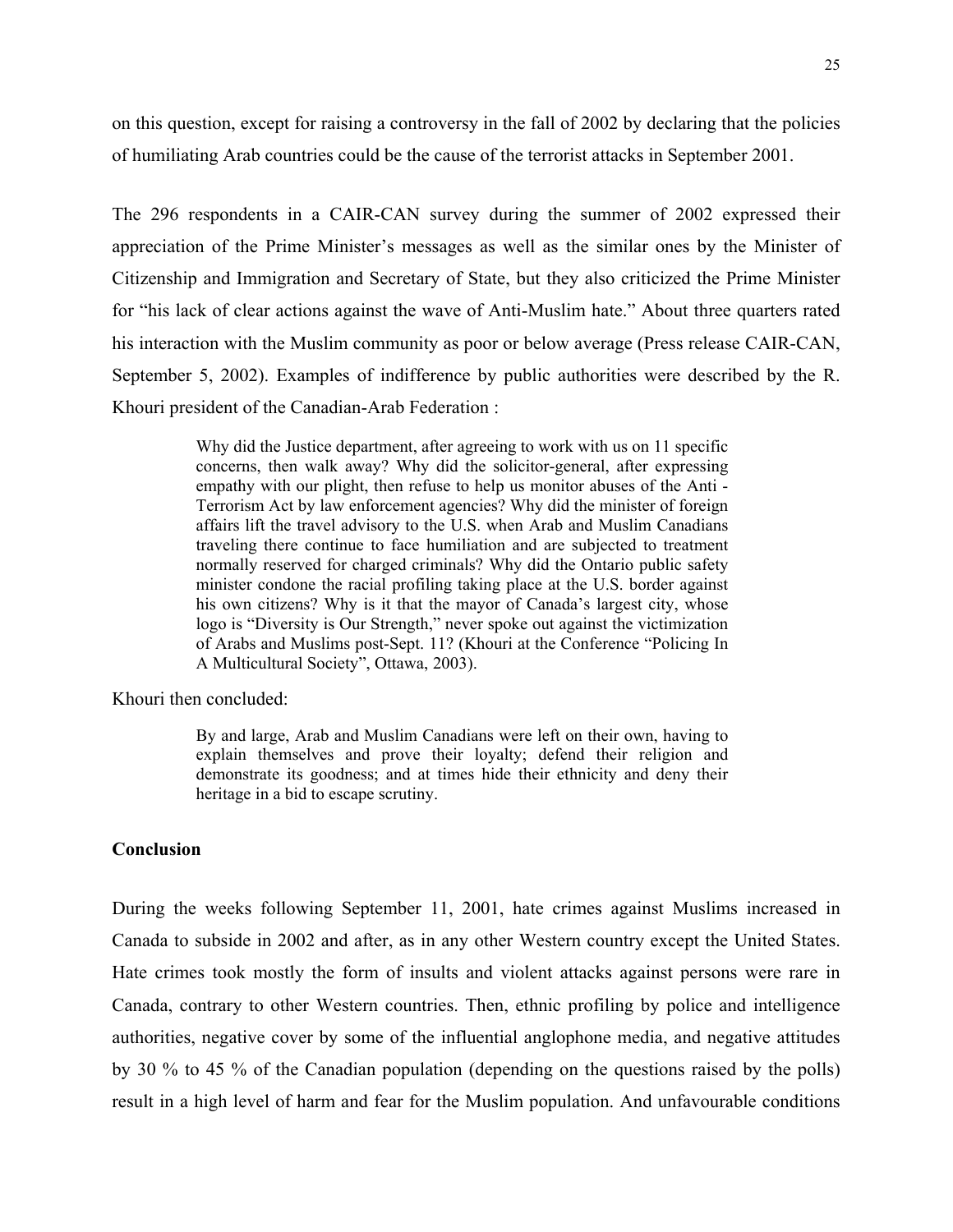of access to the labor market add their effects in the case of Muslim newcomers to Canada. Positive facts must also be pointed. The passing of the Anti-terrorist Act gave way to a public debate, measures aimed at establishing or reactivating bonds between the Muslim communities and municipal authorities were adopted in a number of cities, and the majority of Canadians did not share negative stereotypes of Muslims. Moreover, no Canadian political party called for the ostracism of Muslims, nor demanded, contrary to a segment of public opinion, a limit to immigration from Muslim countries, and the New Democratic Party (NDP) took issue with discrimination against Muslims, in particular federal MPs Joe Comartin (Windsor) and Svend Robinson (Burnaby-Douglas).

But, if these facts were reassuring, they were not tangible enough to counter the strong disillusionment which has settled among people of Muslim heritage regarding their status within the Canadian society since September 2001. For example, 61 % of the respondents to CAIR-CAN 2002 survey said "they experienced kindness or support from friends or colleagues of other faiths" and 60 % said "they experienced bias or discrimination since the 9/11 terrorist attacks". But 33 % said that their lives changed for the worst, felt disliked by fellow Canadians and were concerned about the safety of themselves and of their families (CAIR-CAN release, September 5, 2002). In another poll in the spring of 2002, 41 % of the 253 respondents of Arab origin indicated that Canadians "do not like Muslims" and that 84.6 % that Canadians think Muslims are violent (Canadian Arab Federation, 2002 : 11).

These findings call into question the Canadian principle of respect and promotion of cultural pluralism. If an ethno-cultural group becomes the clear target of discriminatory practices and relatively widespread hostile attitudes and these policies prove ineffective in reducing these discriminatory acts, then what is the reality of this message and its goal of equity and equality for all, especially in a country said to be the heardcore of multiculturalism? These findings also raise questions about the way discrimination is treated by public organizations. If no public policy can erase racism, ethnocentrism and xenophobia, it could mitigate their effects not only by strong symbolics gestures but also by empowering the victimized groups and persons, helping them to defend themselves, to organize coalitions, to learn about their rights and access to judicial bodies, and by building relationships with their representative organizations. None of this has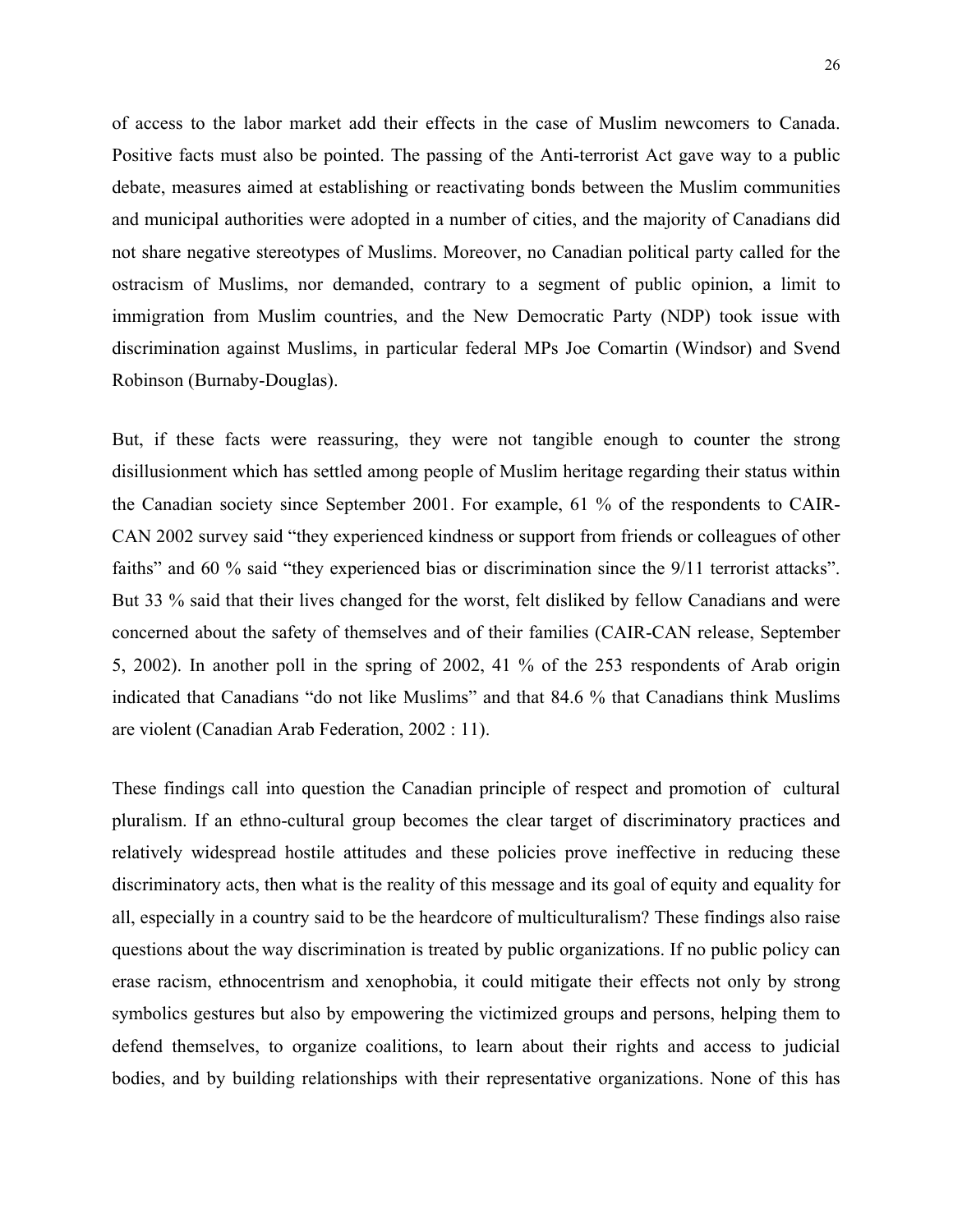been done extensively in the case of the Muslim population since 2001. The governement could also pay attention to the ignorance of Islam and of other minority religions as to the extent of negative stereotypes of Muslims among Canadians. During the 1980's, through the Multiculturalism program, it launched numerous initiatives to educate the Canadian population about the new cultural diversity created by immigration from non-European countries, several of which were directed towards the media personel. It also launched multiple researches on specific cultural communauties. No initiative of such an importance has been launched in the case of Islam despite the increase of the Muslim population in Canada.

Notes

1

 $<sup>5</sup>$ . The other 64 hate crimes targeted people for their cultural origin which most often attaches them to the Islamic</sup> culture: Pakistani, Somali, Afghan, Middle-Eastern, Arab, etc.

<sup>&</sup>lt;sup>1</sup>. This text is part of a report submitted in May 2003 to partners in the study funded by the Sciences and Humanities Research Council *(CRSH-IDR- 2003-2005):* The challenges facing the integration of Muslims in Canada and Québec.

<sup>&</sup>lt;sup>2</sup>. Canadian Charter governs relations between private individuals and the governments but not those between private individuals. Civil law remains a provincial jurisdiction according to the 1867 Constitutional Law and private relations are governed by the provincial charters of human rights. The Canadian Human Rights Act applies to the relations between private individuals in the fields of federal jurisdiction (government enterprises, Crown companies) and treats discrimination.

<sup>&</sup>lt;sup>3</sup>. Andrews vs Law Society of British Columbia [ 1989 ] R.C.S. 143.

<sup>&</sup>lt;sup>4</sup>. Three categories of hate crimes are defined in the section of the Criminal code on hate propaganda: inciting genocide (art.318), public incitement for hatred (art. 319, par. 1) and the voluntary fomenting of hatred other than in a private conversation. Hate propaganda has been criminalized since 1971.

<sup>6</sup> . A hate crime unit was created after September 11, 2001.

 $<sup>7</sup>$ . This fact must incite us to interpret the results with caution.</sup>

 $8$ . In Ottawa, women wearing the hijab were refused jobs.

<sup>&</sup>lt;sup>9</sup>. Not all feminist movements protested the Commission's opinion : the Council of the Status of Women, for instance, shared the view of the Commission.

 $10$ . In some respects, this law is similar to the American Patriot Act passed in October 2001 and to the British Crime and Security Act passed in December 2001.

 $11$ . A terrorist activity is defined by Bill C-36 as an act made "in the name of a goal, an objective or a cause of a political, religious or ideological nature" and which "seriously compromises the health or the safety of the whole population or part of it ".

 $12$ . This clause raised fears of having the properties of people of Islamic culture seized without evidence and of a drop in donations to places of worship and other organizations for fear of seeing the funds diverted to activities prohibited by the law.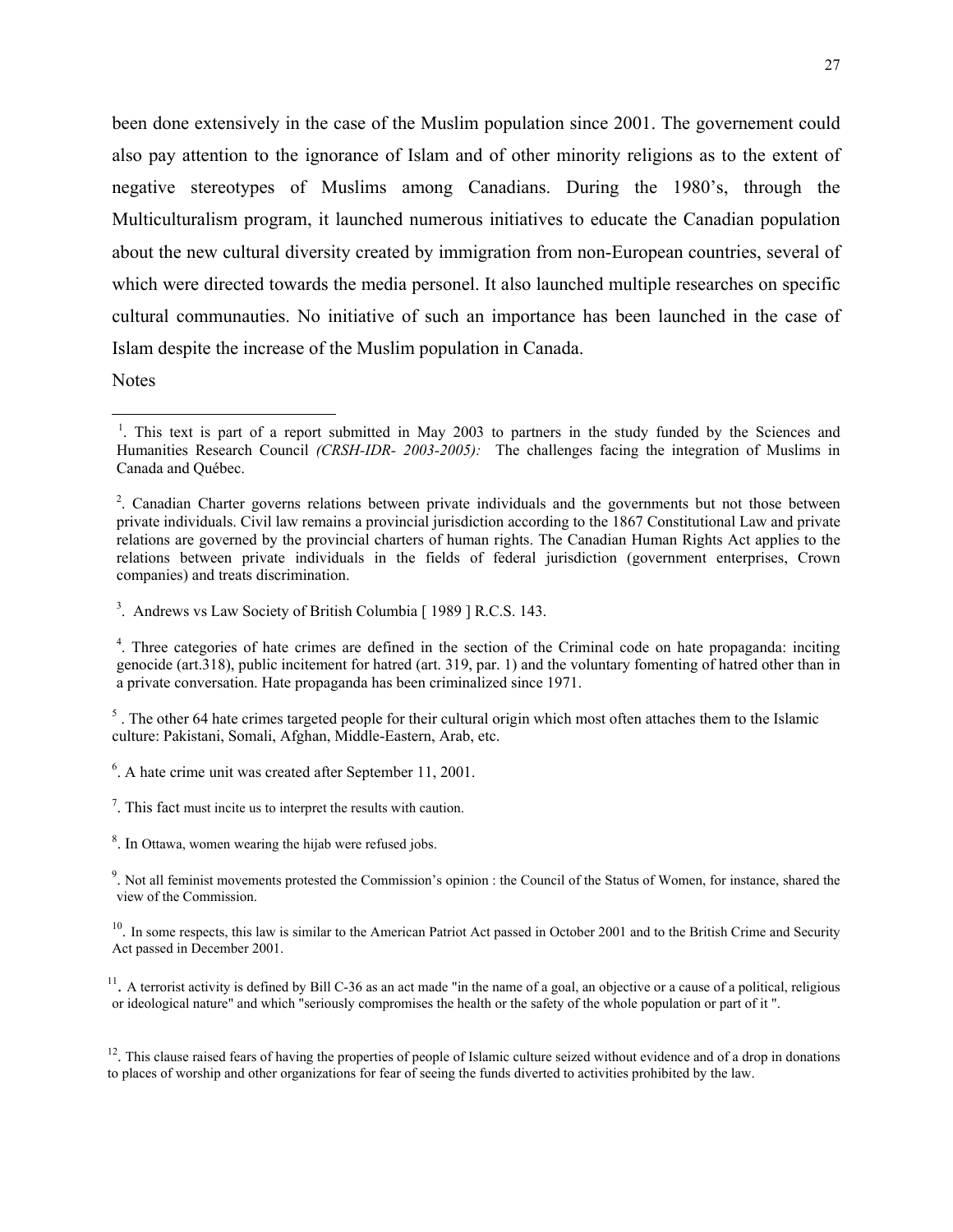<sup>13</sup>. 40 % of immigrants aged 25 to 54 years, and arrived in the 1990s held a university diploma compared to 23 % natives of the same age.

<sup>14</sup>. These are possible but very expensive because they require special orders of census data from Statistics Canada.

15. Without taking account of the circulation factor, *La Presse* was the most biased newspaper in 1999. In 1998, the most biased daily newspapers were *The Toronto Star*, followed by *The Globe and Mail*.

<sup>16</sup>. A poll in Montreal during the fall of 2001 indicated that 83 % of Montrealers wished for a tightening of immigration laws and 77 % wanted an increase in border control (p. 83).

<sup>17</sup>. This argument has no basis because the Canadian State is not laïque. Furthermore, it grants privileges to the Catholic and Protestant churches.

<sup>18</sup>. According to a Compas Inc. poll, 26 % of Québecers and 10 % of other Canadians think that Jews have too much power in Canada and 15 % of Canadians (including 26 % of Francophones and 39 % of those with high school or lower education levels) that «the persecution suffered by Jews before and during WWII was in part or mostly their fault ». The Gazette, September  $25<sup>th</sup>$ 2002.

19. *10 % of the 30.000 students at Concordia are Muslims.* 

 $22^0$ . 84 % of Canadian exports go to the U.S. and manufacturers and industrial pressure groups that have stakes in this market *have their say in the debates on Islam and the control of Canadian borders.* 

#### *References*

Abdelkarim, Riad Z. (2003). "Surge in Hate crimes Followed by Official U.S. Targeting of Muslim, Arab

Men", *Washington Report on Middle East Affairs*, April: 51.

Abu-Laban, Baha and Sharon Abu-Laban (1991). "The Gulf War and Its Impact on Canadians of Arab

and Muslim Heritage", in Baha Abu-Laban and M. Ibrahim Alladin (eds). *Beyond the Gulf War*,

Edmonton, MRF Publishers, p. 120-142.

- Angus-Reid Group (1991).*Attitudes About Multiculturalism and Citizenship*, Ottawa, Multiculturalism and Citizenship Canada, July.
- Bel Hassen, Amel (2002). « De l'insertion professionnelle des immigrants : le cas des Maghrébins », *Vivre Ensemble* 11 (38): 6.
- Block, Irwin (2002). "CanWest chief attacks "cancer" in the media. AntiIsraeli bias "destroying credibility"", *The Gazette*, October 31rst: p.A3.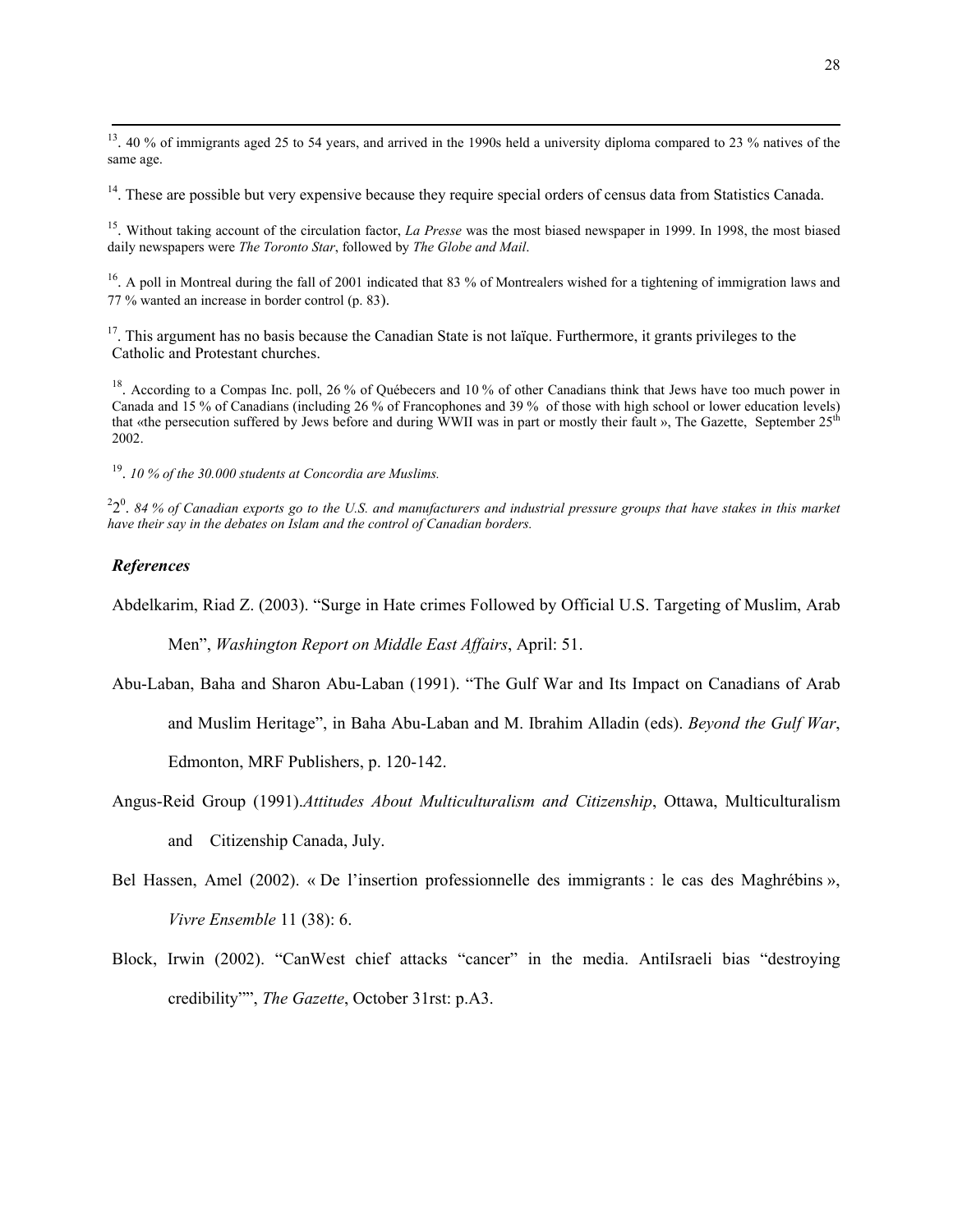- Bosset, Pierre (1989). *La discrimination indirecte dans l'emploi. Aspects juridiques*, Montréal, Éd. Yvon Blais. (1994). « Les mouvements racistes et la Charte des droits et libertés de la personne du Québec », *Les Cahiers de Droit* 35 : 483-625.
- Bouchard, Hélène, Yuho Chang et Rachid Raffa (2002). « Emploi et immigration dans la capitale nationale », *Vivre Ensemble* 11 (38) : 8.

Canadian Arab Federation (2002*). Arabs in Canada. Proudly Canadian and Marginalized*, Ottawa, avril.

Canadian Islamic Congress (2001). *Anti-Islam in the Media 2001*, [www.canadianislamiccongress.com.](http://www.canadianislamiccongress.com./)

Canadian Islamic Congress (2002). *Anti-Islam in the Media 2002*, [www.canadianislamiccongress.com.](http://www.canadianislamiccongress.com./)

- Ciceri, Coryse (1999). *Le foulard islamique à l'école publique : analyse comparée du débat dans la presse française et québécoise francophone (1994-1995)*, Montréal, Immigration et Métropole.
- Conseil des relations interculturelles et de l'immigration (1993*). La gestion des conflits de normes par les organisations dans le contexte pluraliste de la société*, Montréal, Le Conseil, 109 p.

City of Ottawa (2002). *No Hijab is Permitted Here*, Ottawa, The City.

 $\overline{a}$ 

- Crépeau, François (1996). « Le migrant dans l'ordre juridique canadien », *Hommes et Migrations* 1220 : 15-24.
- Daher, Ali (2002). *Les lieux de culte islamique en immigration : le cas montréalais*, rapport de recherche non publié, Montréal.
- Diène, Doudou (2003). *Special Report . Situation of Muslim and Arabs peoples in various parts of the world in the aftermath of the events of 11 September 2001* (ECN4/2003/23), New York, Nations Unies, January 3rd.

Duchesne, André (2001). "Les incidents racistes demeurent marginaux", *La Presse*, *Cahier E*, September  $20^{th}$  :1.

Elmasry, Mohamed (2002). "Words of Intolerance", *The Gazette*, September 5<sup>th</sup>: B-3.

Enns, Aiden S. (2002). *Assessing the Coverage of Islam in the Vancouver Sun After September 11*, Vancouver, University of British Columbia, M.A.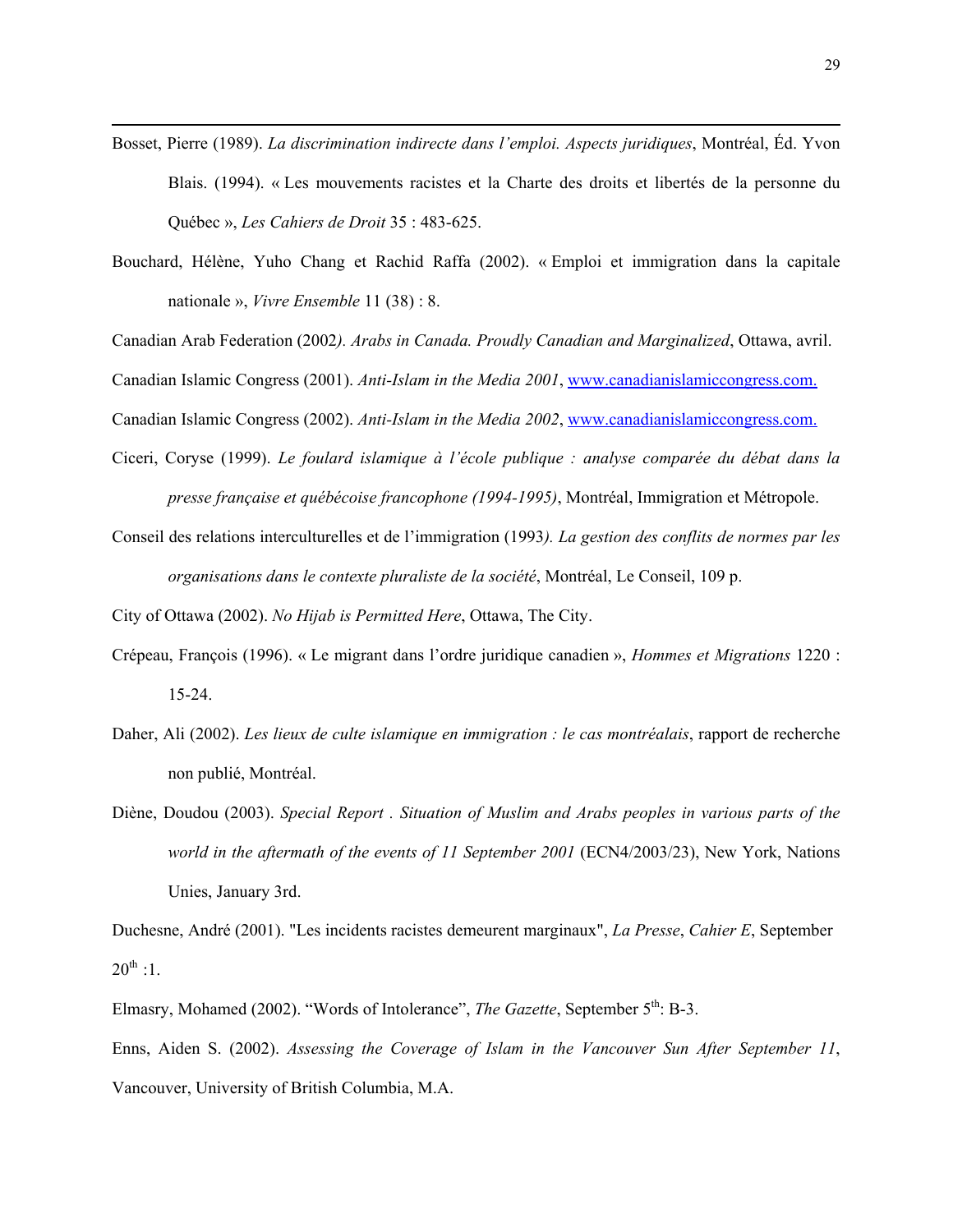- Groupe de travail sur la participation des minorités visibles dans la fonction publique fédérale (2000). *Faire place au changement dans la fonction publique fédérale*, Ottawa.
- Helly, Denise (2002). «Occidentalisme et islam: leçons de 'guerres culturelles'», in Jean Renaud, Guy Bourgault et Linda Pietrantonio, *Les évènements du 11 septembre et les orientations de recherche en relations ethniques*, Montréal, Presses de l'Université de Montréal, p. 229-252.

Hurst, Lynda (2001). « Who is High Risk? », *Toronto Star*, October 20<sup>th</sup>, page A30.

 $\overline{a}$ 

- Hussain, Samira (2002). *La Voix des Canadiennes-Musulmanes*, Mississauga, Ontario, Le Conseil
- Isin, E.F., and M. Siemiatycki (2002). «Making Space For Mosques: Struggles For Urban Citizenship In Immigrant Toronto», in Sherene H. Razack (ed.), *Race, Space and the Law: The Making of a White Settler Society,* Toronto, Between the Lines, p. 185-209.
- Jayoush, Kinda (2003). "We're intolerant, Canadians say", *The Gazette*, April 22nd: A10.
- Jézéquel, Myriam (2002). « Au nom de la loi C36 *», Journal du barreau,* 34 (20), December 1rst: n.p.

Karim, Karim H. (2000*). The Islamic Peril: Media and Global Violence,* Montreal, Black Rose, 204 p.

Khouri, Raja (2003). "Can multiculturalism survive security agenda?", *Toronto Star*, March 9<sup>th</sup>:A 13.

- Kunz, J.L., A. Milan et S. Schetagne (2001). *Inégalité d'accès : profil des différences entre les groupes ethnoculturels canadiens dans le domaine de l'emploi, du revenu et de l'éducation*, Ottawa, Conseil canadien de développement social.
- Ledoyen, Alberte (1992*). Montréal au pluriel. Huit communautés ethno-culturelles de la région montréalaise*, Québec, Institut québécois de recherche sur la culture, 318 p.
- Lenk, Helle-Mai (2000) « The Case of Émilie Ouimet : News Discourse on Hijab and the Construction of Québécois National identity », in Agnes Calliste and George J. Sefa Dei (eds). *Anti-Racist Feminism*, Halifax, Fernwood Publishing, pp. 73-90.
- Lubuto Mutoo, Valentin (2001). *Discrimination raciale en milieu de travail dans la région métropolitaine de Québec*, Montréal, La Ligue des droits et des libertés du Québec.

MacDonald, Gayle (2003). « Jewish group plans rally against CBC », *National Post*, January 14<sup>th</sup>: A2.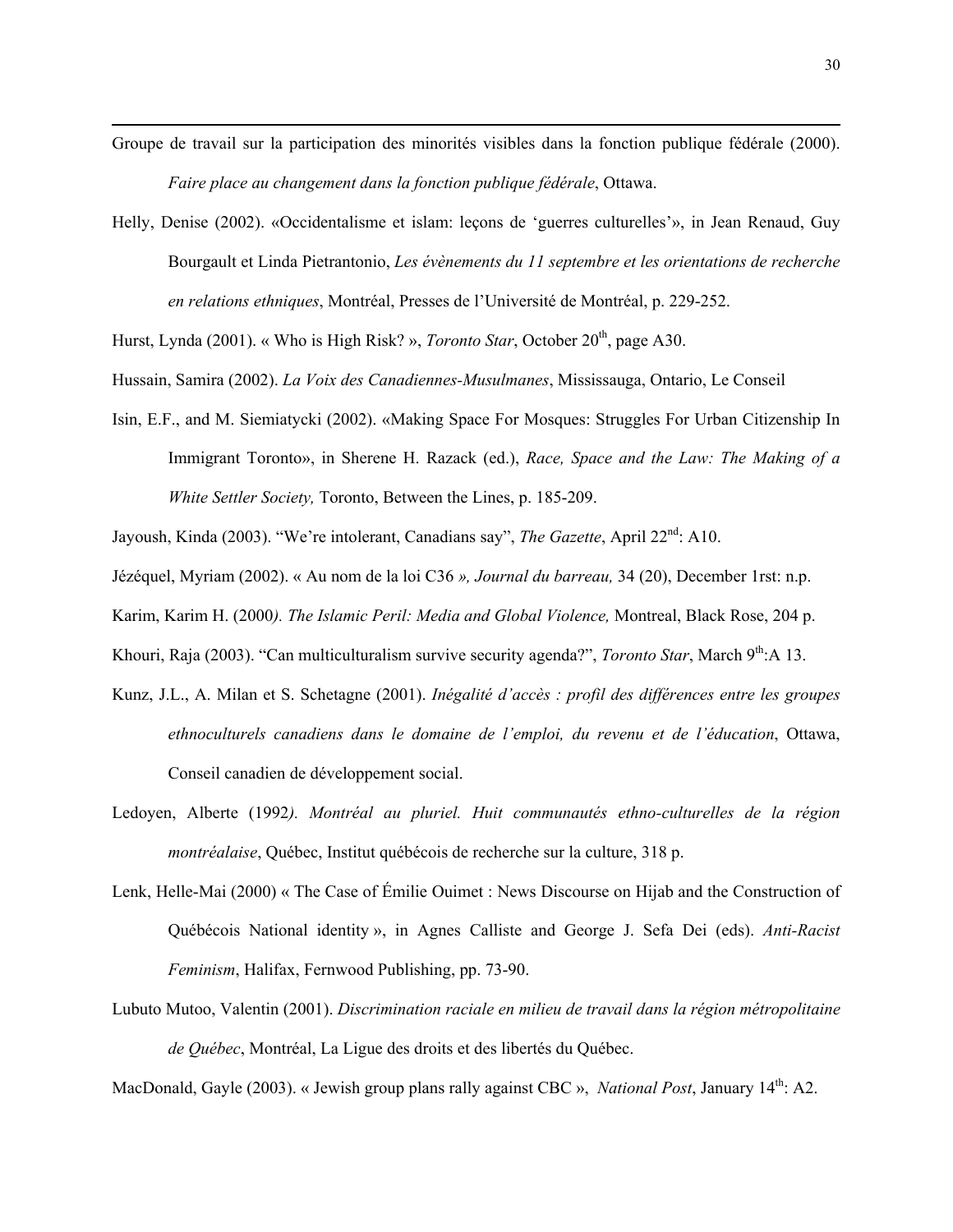Makin, Kirk (2003). « Police engage in profiling, chief counsel tells court », *Globe and Mail*, January  $18^{th}$ .

 $\overline{a}$ 

- Maybee, Jack (1980). "Reporting the Third World: The Canadian Angle", *Carleton Journalism Review*, Winter : 6-9.
- Mc Andrew, Marie (1985). « Le traitement du monde arabe dans les manuels scolaires québécois : Dernier racisme légitime? », in Near East Foundation of Canada, *Newsletter* 1(3), November : 6.
- Mc Andrew, Marie (2002). «Le remplacement du marqueur linguistique par le marqueur religieux en milieu scolaire», in Jean Renaud, Linda Pietrantonio et Guy Bourgeault (dir.). *Ce qui a changé depuis le 11 septembre 2001. Les relations ethniques en question*, Montréal, Presses de l'Université de Montréal, p. 131-148.

Montgomery, Sue (2003). « Music's over for Osama », *The Gazette*, January 8<sup>th</sup>: A7.

No author, "Permitting the hijab", *Toronto Star*, Editorial Section, December 21, 2002, p. H-6

Pendakur, Ravi (2000). *Immigrants and the Labor Force. Policy, Regulation and Impact*, Montreal-Kingston, McGill-Queen's University Press, 248 p.

- Piché, Victor et Gabriella Djerrahian (2002). « Immigration et terrorisme : une analyse de la presse francophone », in Jean Renaud, Linda Pietrantonio et Guy Bourgeault (dir.). *Ce qui a changé depuis le 11 septembre 2001. Les relations ethniques en question*, Montréal, Presses de l'Université de Montréal, p. 81-94.
- Pietrantonio, Linda (2002). « Rapports de pouvoir dans le savoir public? Les mots de mi-septembre 2001 », in Jean Renaud, Linda Pietrantonio et Guy Bourgeault (dir.). *Ce qui a changé depuis le 11 septembre 2001. Les relations ethniques en question*, Montréal, Presses de l'Université de Montréal, p. 113-127.
- Proulx, Jean-Pierre (1994). « La prise en compte de la diversité religieuse à l'école québécoise : une tentative avortée, l'enseignement coranique à l'école », in Marie McAndrew, Rodolphe Toussaint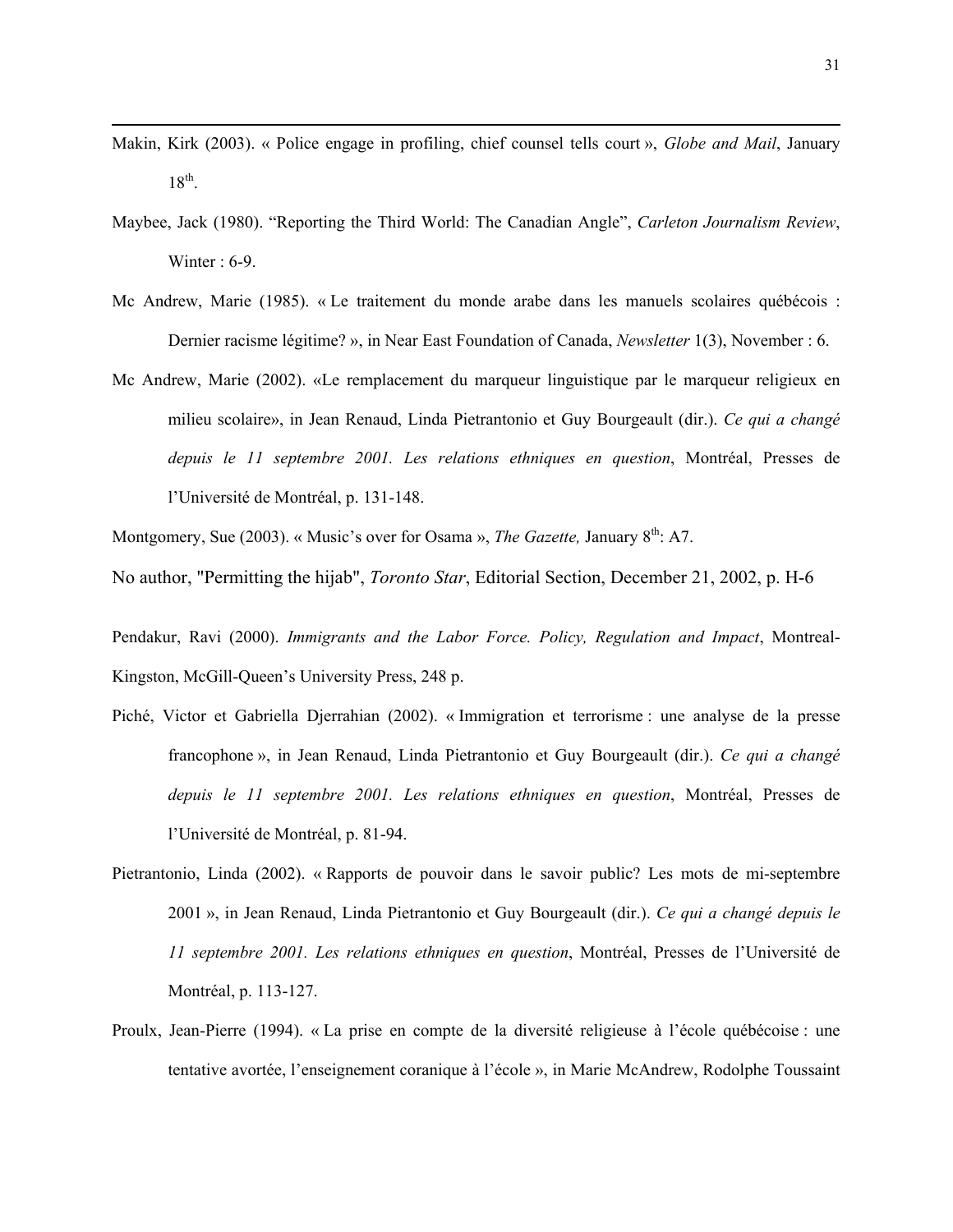et Olga Galatanu (dir.*). Pluralisme et Éducation : politiques et pratiques au Canada, en Europe et dans les pays du Sud*, Montréal, Presses de l'Université de Montréal, p. 251-265.

Saïd, Edward W. (1978). *Orientalism*, New York, Vintage Books, 368 p.

 $\overline{a}$ 

(1997). *Covering Islam. How the media and the experts determine how we see the rest of the world*, New York, Vintage Books, 200 p.

Shaheen, Jack G. (1984). *The TV Arab*, Bowling Green, Bowling Green State University Popular Press. Shaheen, Jack G. (2201). *Reel Bad Arabs. How Hollywood Vilifies a People*, New York, Olive Branch Press, 573 p.

Schlesinger, Frank (2002). "Anti-Semitism is there but it is less overt", *The Gazette*, September 25<sup>th</sup> :A23.

Spector, Norman (2003). "CBC news on Mideast smacks of propaganda", *The Gazette*, January 21rst :A27.

Tadlaoui, Jamal-Eddine (2002). *Pistes d'action pour contrer les manifestations de la discrimination raciale et de l'intolérance dans le champ de l'intégration en emploi des personnes immigrées au Canada au cours des dix dernières années,* Montréal, Table de concertation des organismes au service des personnes réfugiées et immigrantes, 45 p.

Taillefer, Guy (2002). « Coupables par association? », *Le Devoir*, 11 septembre 2002: 3: A3.

The Gazette (2003). "Plug pulled on CBC debate on whether to say"terrorist", January  $16^{\text{th}}$ .: A15.

The Gazette. Canadian Press (2003). "Anti-Semitic incidents jump 60 % : B'nai Brith", March 7<sup>th</sup>: A10.

Toronto Police Service Hate Crime Unit (2001). *2001 Hate Bias Crime Statistical Report*,

[www.torontopolice.on.ca/publications.](http://www.torontopolice.on.ca/publications.)

(2002). *2002 Hate Bias Crime Statistical Report*, [www.torontopolice.on.ca/publications.](http://www.torontopolice.on.ca/publications.)

Weld, Kirsten (2003). "Anti-Islamic Stereotyping in the Canadian Media. The Daily navigates the murky waters of anti-Muslim bias in Canada's newspapers", *The McGill Daily*, April 3<sup>rd,</sup> vol. 92 (45) online archive: http://www.mcgilldaily.com/view.php?aid=1517.